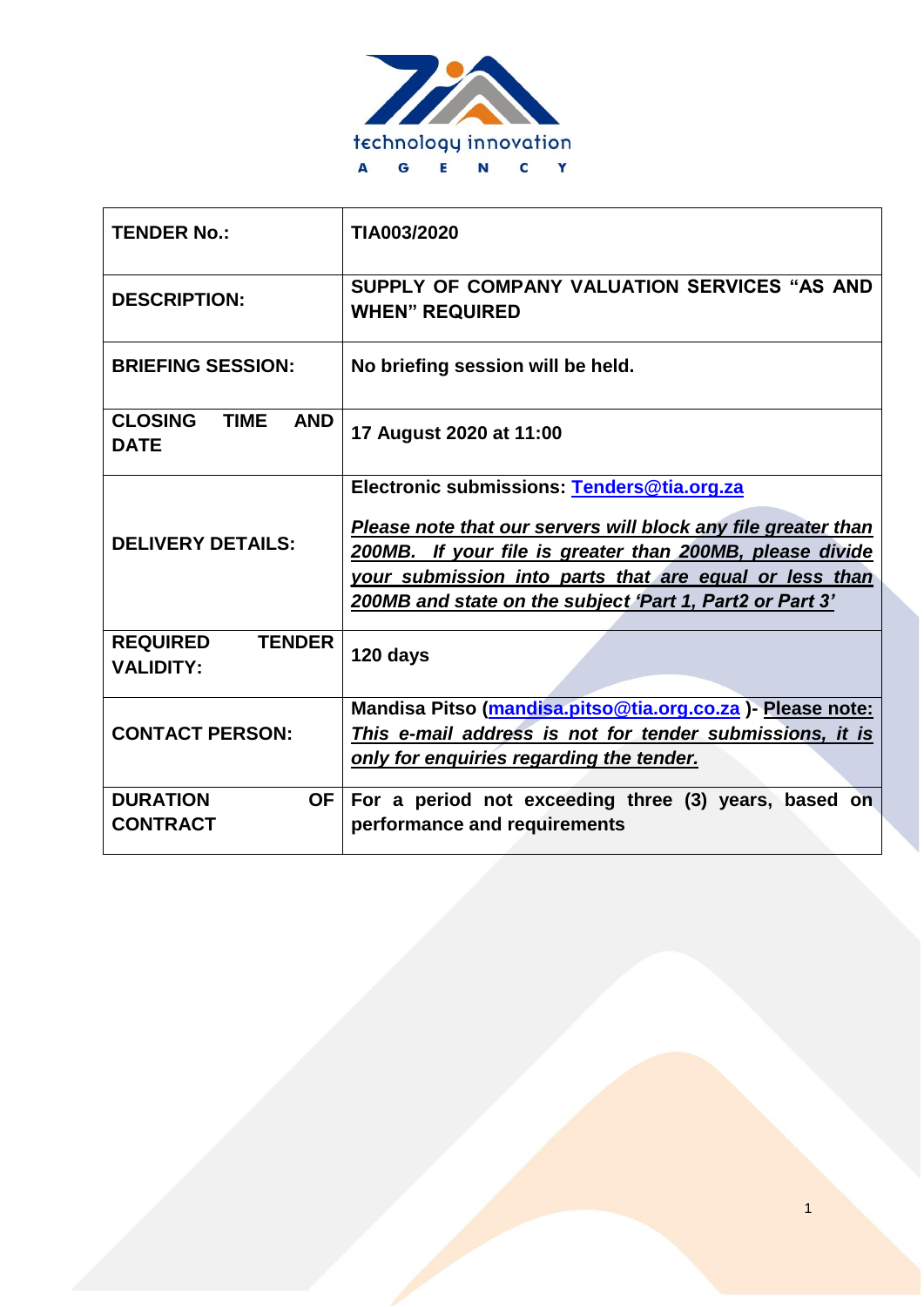

#### **TERMS OF REFERENCE**

# **APPPOINTMENT OF A PANEL OF SERVICE PROVIDERS TO CONDUCT VALUATIONS ON TIA INVESTEE COMPANIES**

#### **1. BACKGROUND**

The Technology Innovation Agency (TIA) is a Schedule 3A public entity in terms of the Public Finance Management Act 1 of 1999, as amended. Its mandate in terms of the TIA Act, 2008 is amongst other things, to provide financial and non-financial support to enhance the country's capacity to translate research and development outputs into commercially viable products and services that can stimulate the economy and improve the lives of people. (For more information please visit TIA's website on [www.tia.org.za\)](http://www.tia.org.za/).

#### **2. PURPOSE**

**TIA** is seeking to appoint a panel of service providers to conduct valuations on TIA's investee companies.

The service provider must demonstrate experience in financial, economic and intellectual property analysis and business reviews leading to valuations of technology companies in the growth phase. This should be in relation to industry and performance as well as understanding of the regulatory environment in which TIA operates, including but not limited to, knowledge of the Technology Innovation Agency Act, and the Public Finance Management Act.

Service providers that meet the minimum qualifying score of 75% will automatically be part of the panel.

#### **3. MANDATORY REQUIREMENTS**

• Compliant Tax Status on the Central Supplier Database (CSD) report by the time TIA appoints.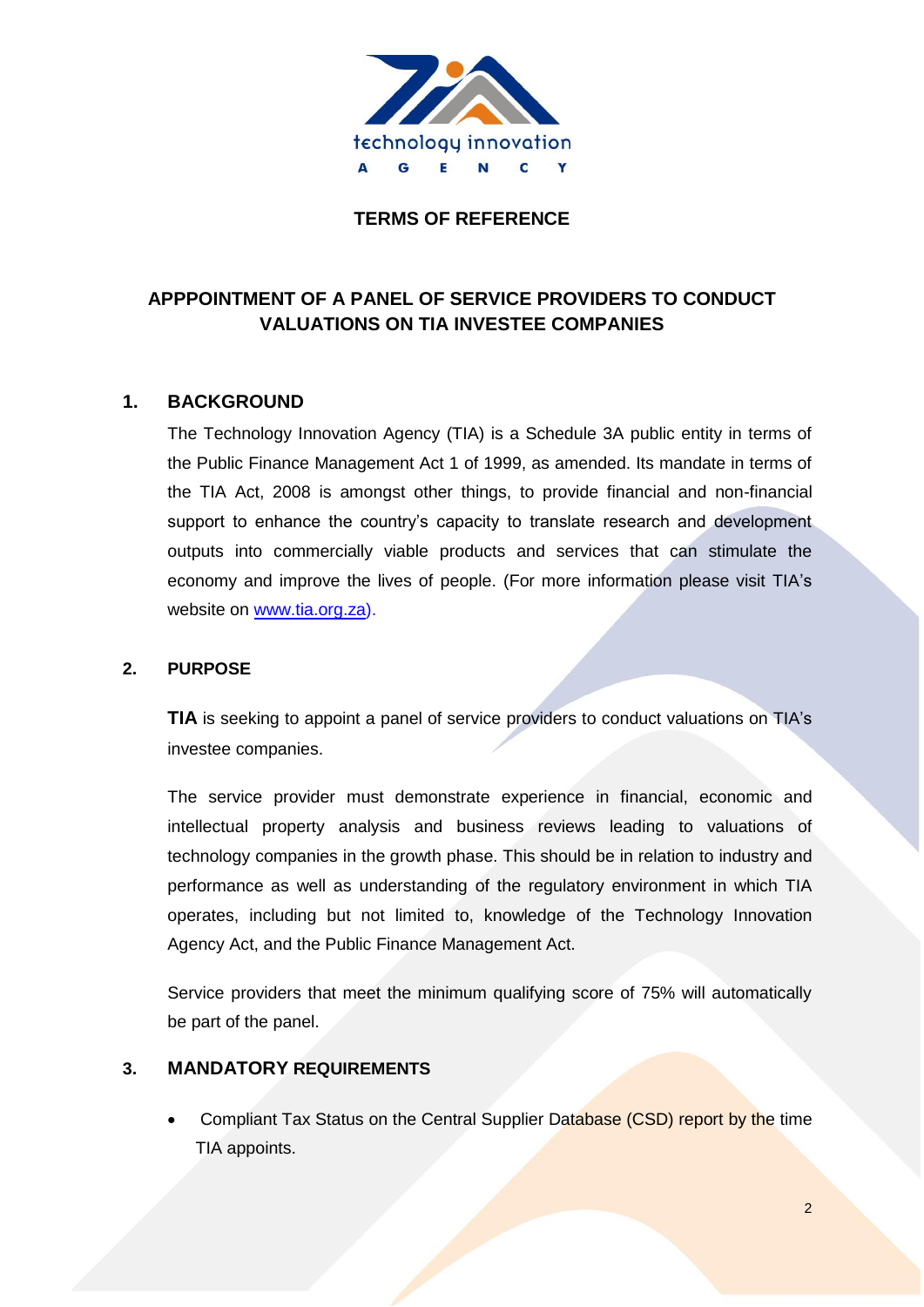

- Proof of Registration with the Central Supplier Database
- All Standard Bidding Documents on this request filled and attached
- Registration with SAICA or relevant affiliations/certifications

#### **4. PROPRIETARY INFORMATION**

TIA considers this Request for Proposal ("RFP") and all related information, either written or verbal, which is provided to the Bidder, to be proprietary to TIA. It shall be kept confidential by the Bidder and its officers, employees, agents and representatives.

The Bidder shall not disclose, publish, or advertise this specification or related information in part or as a whole to any third party without the prior written consent of TIA. This applies regardless of whether the recipient of this RFP responds with a

proposal or not.

#### **5. MEDIUM OF COMMUNICATION**

All documentation submitted in response to this RFP must be in English.

#### **6. VERIFICATION OF DOCUMENTS**

Respondents should check the numbers of the pages to satisfy themselves that none are missing or duplicated. No liability will be accepted by TIA with regard to anything arising from the fact that pages are missing or duplicated.

#### **7. SUBMISSION OF PROPOSALS**

The proposal should be submitted at: **[Tenders@tia.org.za](mailto:Tenders@tia.org.za)**. *Please note that our servers will block any file greater than 200MB. If your file is greater*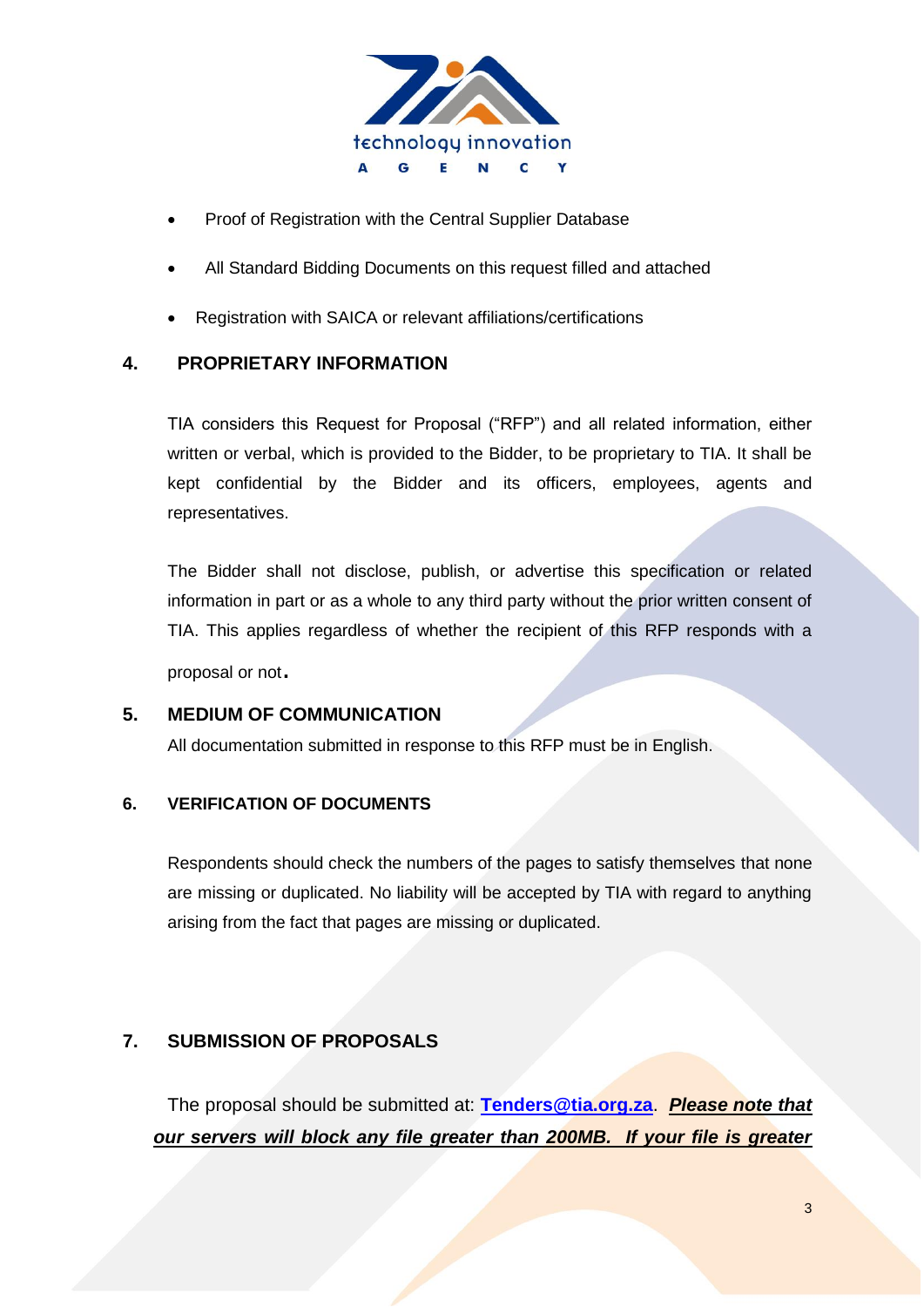

# *than 200MB, please divide your submission into parts that are equal or less than 200MB and state on the subject 'Part 1, Part2 or Part 3'*

It is the responsibility of the prospective supplier to ensure that the proposal is e-mailed at the above e-mail address no later than **17 August 2020 at 11:00**

# **8. GENERAL TERMS AND CONDITIONS**

The Respondent is responsible for all costs incurred in the preparation and submission of the proposal. A copy/s of any affiliations, memberships and/or accreditations that support

your submission must be included in the proposal.

Kindly note that TIA is entitled to:

- 8.1 Amend any RFP conditions, validity period, specifications, or extend the closing date and/or time before the closing date. All Respondents, to whom the RFP documents have been issued, will be advised in writing of such amendments in good time;
- 8.2 Verify any information contained in a proposal;
- 8.3 Not appoint any bidder;
- 8.4 Vary, alter, and/or amend the terms of this RFP, at any time prior to the finalisation of its adjudication hereof;
- 8.5 Disqualify proposals that contain an omission of disclosure of material information, that is factual inaccurate, and/or contains a misrepresentation of facts. This could also lead to the cancellation of any subsequent contracts;
- 8.6 Not accept the lowest proposal or any proposal in part or in whole. TIA normally awards the contract to the Bidder who proves to be fully capable of handling the contract and whose proposal is technically acceptable and/or financially advantageous to TIA. Appointment as a successful contractor shall be subject to the parties agreeing to mutually acceptable contractual terms and conditions. In the event of the parties failing to reach such agreement

4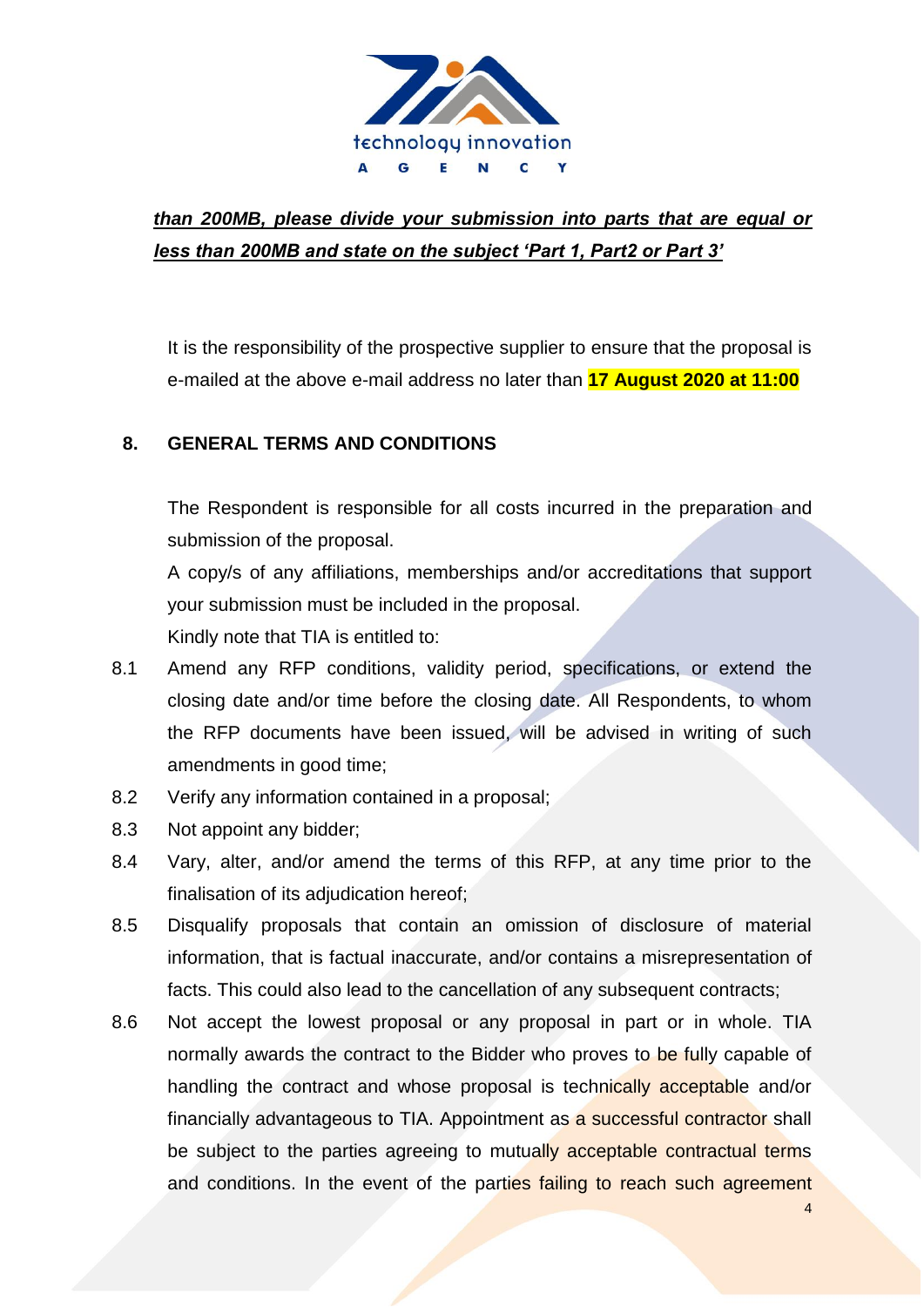

within 30 (thirty) days from the appointment date, TIA shall be entitled to appoint the contractor who was rated 2<sup>nd</sup> (second), and so on;

- 8.7 Award this RFP as a whole or in part without furnishing reasons;
- 8.8 Cancel or withdraw from this RFP as a whole or in part without furnishing reasons and without attracting any liability;
- 8.9 The Bidder hereby offers to render all of the services described in the attached documents (if any) to TIA on the terms and conditions and in accordance with the specifications stipulated in this RFP documents (and which shall be taken as part of, and incorporated into, this proposal at the prices inserted therein);
- 8.10 This proposal and its acceptance shall be subject to the terms and conditions contained in this RFP document; and
- 8.11 The Respondent shall prepare for a possible presentation should TIA require such and the Respondent shall be notified thereof no later than 4 (four) days before the actual presentation date.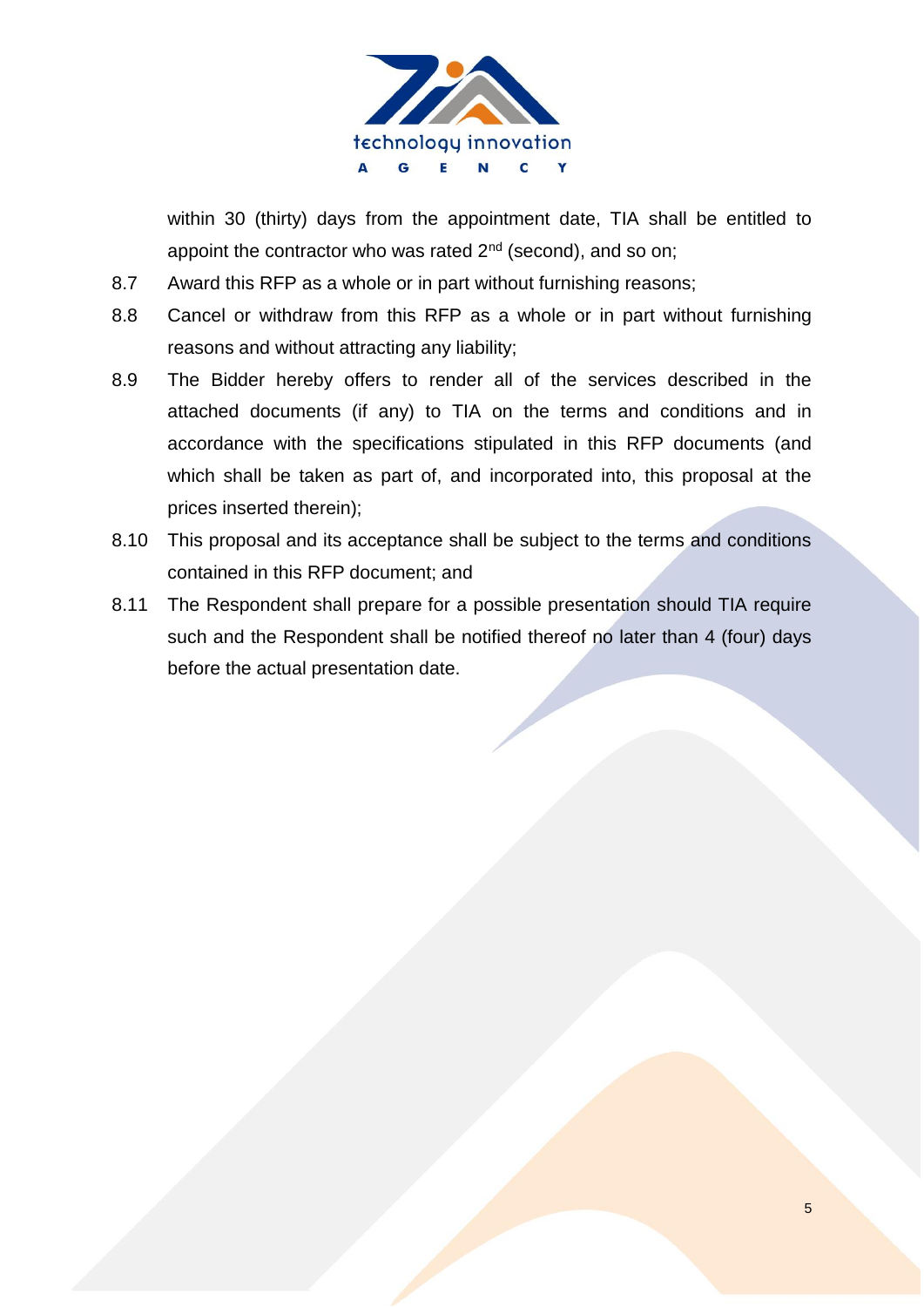

# **9. EVALUATION CRITERIA**

# a) **First Stage evaluation criteria**

Submissions will be evaluated for functionality based on the below criteria:

| Evaluation categories and criteria                                                                                                                                        | Weight | Maxim<br>um<br>Score |
|---------------------------------------------------------------------------------------------------------------------------------------------------------------------------|--------|----------------------|
| 1. Experience in valuation of companies; should be at<br>minimum 7 years<br>$5 = 7$ or more years, $4 = 5$ or more but less than 7 years'                                 | 0.35   | 5                    |
| experience, 3=4 or more but less than 7 years'<br>experience, 2= 3 or more but less than 5 years' experience,<br>$1 =$ less than 3 years' experience, $0 =$ no experience |        |                      |
| Experience of the firm will be determined from the company<br>profile as well as company registration documents.                                                          |        |                      |
| 2. The bidder must assign a project team that has a                                                                                                                       |        |                      |
| proven track record in providing valuation services to                                                                                                                    |        |                      |
| companies                                                                                                                                                                 |        |                      |
| The bidder must provide abridged CVs of the account<br>manager as well as the direct report of the assigned account                                                       |        |                      |
| manager. Each CV should detail the number of years'                                                                                                                       |        |                      |
| experience of each individual in the company valuations.                                                                                                                  |        |                      |
|                                                                                                                                                                           |        |                      |
| The average relevant company valuations years' experience                                                                                                                 | 0.35   | 5                    |
| will be calculated based on the CV's submitted and scored                                                                                                                 |        |                      |
| as follows:                                                                                                                                                               |        |                      |
|                                                                                                                                                                           |        |                      |
| ten (10) and more years' experience in company                                                                                                                            |        |                      |
| valuations = $5$ points                                                                                                                                                   |        |                      |
| $\Box$ seven (7) or more but less than ten (10) years' experience                                                                                                         |        |                      |
| in company valuations $=$ 4 points                                                                                                                                        |        |                      |
|                                                                                                                                                                           |        |                      |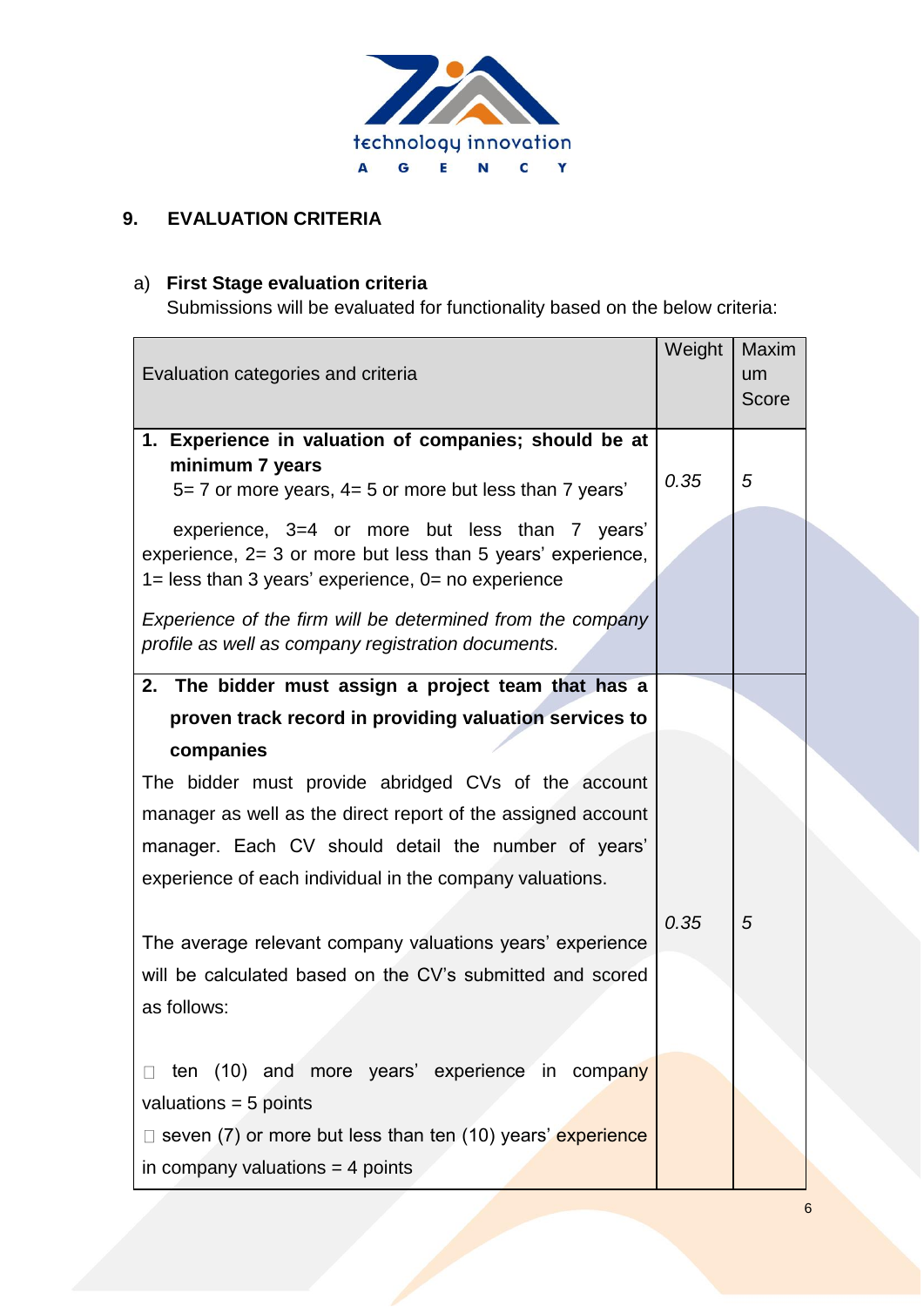

| $\Box$ five (5) or more but less than seven (7) years' experience    |     |     |
|----------------------------------------------------------------------|-----|-----|
| in company valuations $=$ 3 points                                   |     |     |
| $\Box$ three (3) or more but less than five (5) years' experience in |     |     |
| company valuations $= 2$ points                                      |     |     |
| $\Box$ less than three (3) years' experience = 1 point               |     |     |
| 3. The bidder must have a proven track record in                     |     |     |
| performing valuations of companies                                   | 0.3 | 5   |
| The bidder must provide at least 5 written references of             |     |     |
| valuations work done in the past five years                          |     |     |
| $\Box$ Five (5) and more references of valuation work done in the    |     |     |
| past five years $= 5$ points                                         |     |     |
| $\Box$ Four (4) references of valuation work done in the past five   |     |     |
| $years = 4 points$                                                   |     |     |
| $\Box$ Three (3) references of valuation work done in the past five  |     |     |
| $years = 3 points$                                                   |     |     |
| $\Box$ Two (2) references of valuation work done in the past five    |     |     |
| $years = 2 points$                                                   |     |     |
| $\Box$ One (1) references of valuation work done in the past five    |     |     |
| $years = 1 point$                                                    |     |     |
| $\Box$ No references of valuation work done in the past five years   |     |     |
| $= 0$ points                                                         |     |     |
| Total weighted score/Maximum possible score                          | 1.0 |     |
| Minimum qualifying score (expressed as percentage)                   |     | 75% |
|                                                                      |     |     |

# b) **Second Stage Evaluation in Terms of 80/20**

Bidders who met the 75% threshold will be evaluated further based on 80/20 preferential point system as below: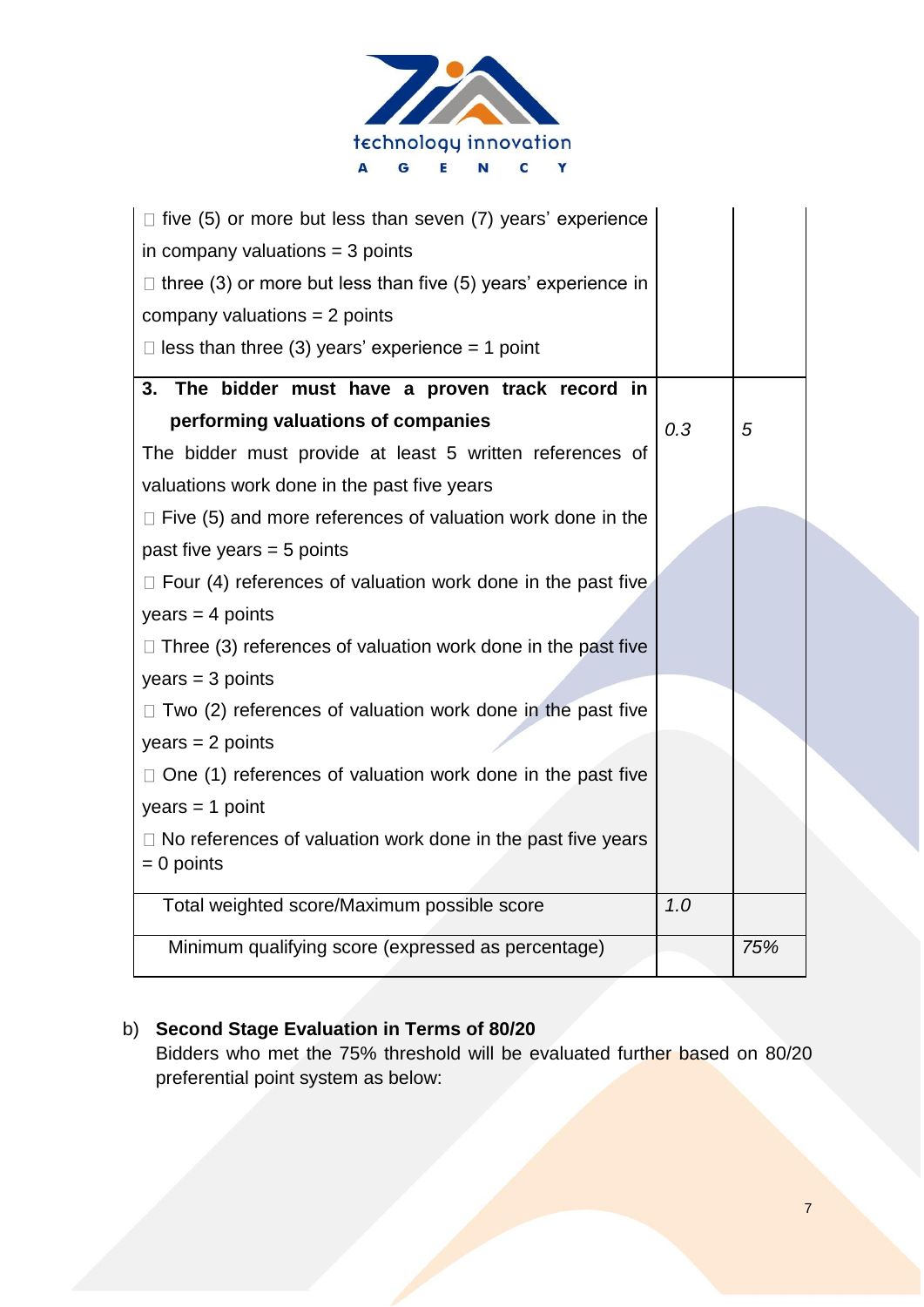

| <b>Evaluation Categories</b>              | <b>Points</b> |
|-------------------------------------------|---------------|
| 1. Bid Price                              | 80            |
| 2. Points awarded for B-BBEE Status Level | 20            |
| <b>Total points</b>                       | 100           |

#### **10. SUBMISSION AND ENQUIRIES**

**All enquiries** regarding this tender shall be submitted in writing to **[mandisa.pitso@tia.org.za](mailto:mandisa.pitso@tia.org.za) with** *'TIA003/2020 – Supply of company valuation services 'as and when' required'* **as a subject.**

**All proposals** must be submitted via e-mail to: **[Tenders@tia.org.za](mailto:Tenders@tia.org.za)** by **Monday, 17 August 2020 at 11:00 with** *'TIA003/2020 - Supply of company valuation services 'as and when' required'* **as a subject.**

#### **11. PRICE PROPOSAL**

- 11.1 Pricing should be based on cover in the market in line with the requirements listed below. Bidders are requested to firstly quote excluding any commission or management fees. Prices should be VAT inclusive.
- 11.2 NOTE: ALL prices quoted must be VAT inclusive and must be quoted in South African Rand ("ZAR").
- 11.3 The bid will be awarded based on the total cost as provided
- 11.4 All additional costs associated with the bidders' offer must be clearly specified and included in the total bid price quoted above.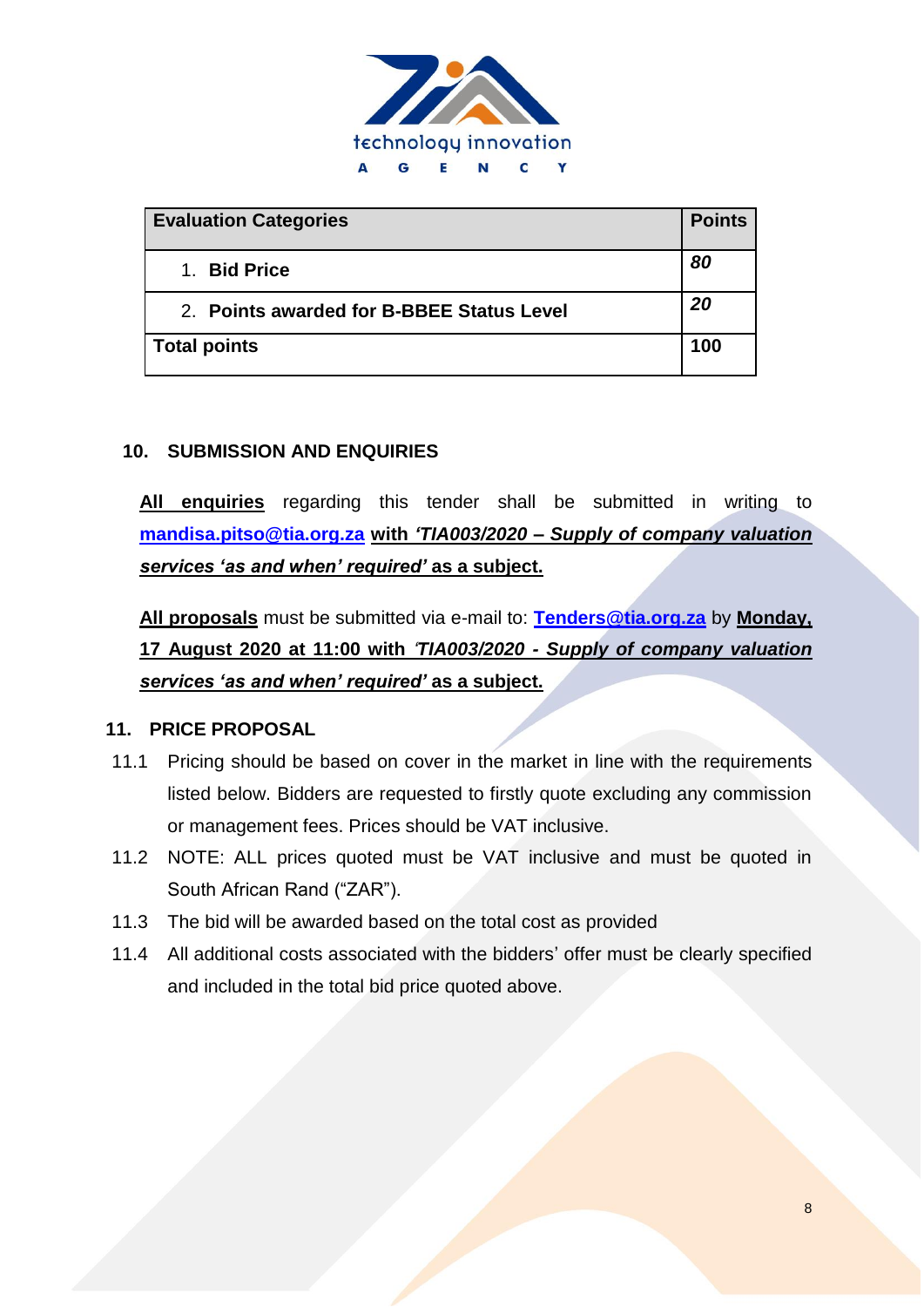

# **12. Conclusion**

- 12.1 Failure to comply with any of the terms and conditions as set out above will invalidate the Proposal.
- 12.2 TIA's decision on proposals received shall be final and binding.

# **PRICING PROPOSAL**

| <b>Name of Bidder:</b>                                   |                 |  |  |
|----------------------------------------------------------|-----------------|--|--|
|                                                          |                 |  |  |
| Offer to be valid for 120 days from closing date of bid. |                 |  |  |
|                                                          |                 |  |  |
| <b>TEAM MEMBERS</b>                                      | <b>PER HOUR</b> |  |  |
|                                                          |                 |  |  |
| <b>Partner</b>                                           | R.              |  |  |
|                                                          |                 |  |  |
| <b>Senior Manager</b>                                    | R               |  |  |
|                                                          |                 |  |  |
| <b>Manager</b>                                           | R               |  |  |
| <b>Other costs</b>                                       | R               |  |  |
|                                                          |                 |  |  |
|                                                          | R               |  |  |
| <b>Total (all inclusive)</b>                             |                 |  |  |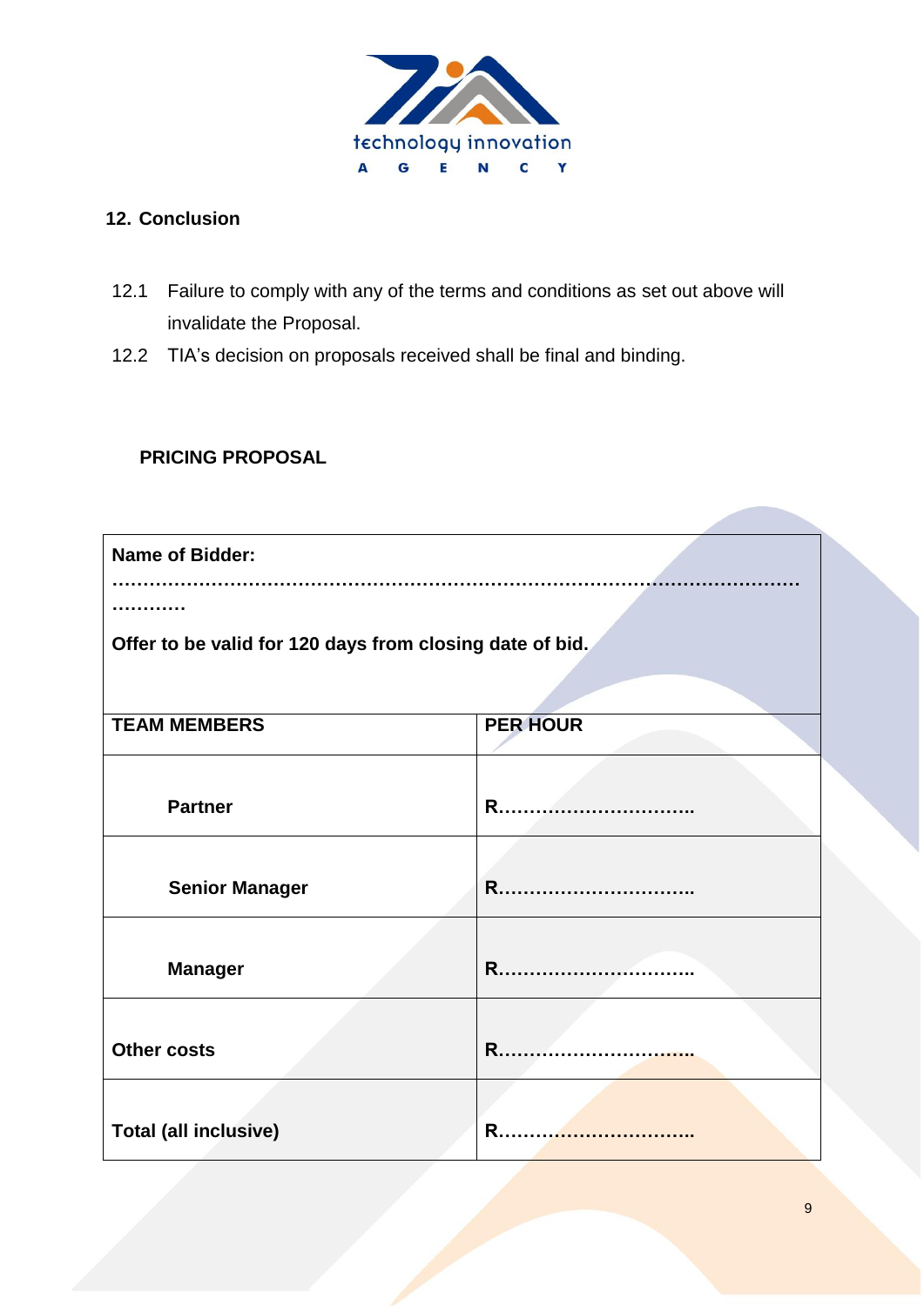

# **PART A**

| <b>INVITATION TO BID</b>                                                                                  |                                  |                             |                         |                                                   |             |                                                           |                              |
|-----------------------------------------------------------------------------------------------------------|----------------------------------|-----------------------------|-------------------------|---------------------------------------------------|-------------|-----------------------------------------------------------|------------------------------|
| YOU ARE HEREBY INVITED TO BID FOR REQUIREMENTS OF THE (NAME OF DEPARTMENT/ PUBLIC ENTITY)                 |                                  |                             |                         |                                                   |             |                                                           |                              |
| <b>BID NUMBER:</b>                                                                                        |                                  | <b>CLOSING DATE:</b>        |                         |                                                   |             | <b>CLOSING TIME:</b>                                      |                              |
| <b>DESCRIPTION</b><br>BID RESPONSE DOCUMENTS MAY BE DEPOSITED IN THE BID BOX SITUATED AT (STREET ADDRESS) |                                  |                             |                         |                                                   |             |                                                           |                              |
|                                                                                                           |                                  |                             |                         |                                                   |             |                                                           |                              |
|                                                                                                           |                                  |                             |                         |                                                   |             |                                                           |                              |
|                                                                                                           |                                  |                             |                         |                                                   |             |                                                           |                              |
|                                                                                                           |                                  |                             |                         |                                                   |             |                                                           |                              |
| BIDDING PROCEDURE ENQUIRIES MAY BE DIRECTED TO                                                            |                                  |                             |                         | <b>TECHNICAL ENQUIRIES MAY BE DIRECTED TO:</b>    |             |                                                           |                              |
| <b>CONTACT PERSON</b>                                                                                     |                                  |                             | <b>CONTACT PERSON</b>   |                                                   |             |                                                           |                              |
| <b>TELEPHONE NUMBER</b>                                                                                   |                                  |                             | <b>TELEPHONE NUMBER</b> |                                                   |             |                                                           |                              |
| <b>FACSIMILE NUMBER</b>                                                                                   |                                  |                             | <b>FACSIMILE NUMBER</b> |                                                   |             |                                                           |                              |
| <b>E-MAIL ADDRESS</b>                                                                                     |                                  |                             | <b>E-MAIL ADDRESS</b>   |                                                   |             |                                                           |                              |
| <b>SUPPLIER INFORMATION</b>                                                                               |                                  |                             |                         |                                                   |             |                                                           |                              |
| NAME OF BIDDER                                                                                            |                                  |                             |                         |                                                   |             |                                                           |                              |
| POSTAL ADDRESS                                                                                            |                                  |                             |                         |                                                   |             |                                                           |                              |
| STREET ADDRESS                                                                                            |                                  |                             |                         |                                                   |             |                                                           |                              |
| <b>TELEPHONE NUMBER</b>                                                                                   | <b>CODE</b>                      |                             |                         | <b>NUMBER</b>                                     |             |                                                           |                              |
| <b>CELLPHONE NUMBER</b>                                                                                   |                                  |                             |                         |                                                   |             |                                                           |                              |
| <b>FACSIMILE NUMBER</b>                                                                                   | CODE                             |                             |                         | <b>NUMBER</b>                                     |             |                                                           |                              |
| <b>E-MAIL ADDRESS</b>                                                                                     |                                  |                             |                         |                                                   |             |                                                           |                              |
| <b>REGISTRATION</b><br><b>VAT</b><br><b>NUMBER</b>                                                        |                                  |                             |                         |                                                   |             |                                                           |                              |
| <b>SUPPLIER</b>                                                                                           | <b>TAX</b>                       |                             |                         | <b>CENTRAL</b>                                    |             |                                                           |                              |
| <b>COMPLIANCE STATUS</b>                                                                                  | COMPLIANCE<br><b>SYSTEM PIN:</b> |                             | <b>OR</b>               | <b>SUPPLIER</b><br><b>DATABASE</b>                |             |                                                           |                              |
|                                                                                                           |                                  |                             |                         | No:                                               | <b>MAAA</b> |                                                           |                              |
| <b>B-BBEE STATUS</b><br><b>LEVEL VERIFICATION</b>                                                         |                                  | <b>TICK APPLICABLE BOXI</b> | <b>AFFIDAVIT</b>        | <b>B-BBEE STATUS LEVEL SWORN</b>                  |             |                                                           | <b>[TICK APPLICABLE BOX]</b> |
| <b>CERTIFICATE</b>                                                                                        |                                  |                             |                         |                                                   |             |                                                           |                              |
|                                                                                                           | $\Box$ Yes                       | No                          |                         |                                                   |             | Yes                                                       | $\Box$ No                    |
| [A B-BBEE STATUS LEVEL VERIFICATION CERTIFICATE/ SWORN AFFIDAVIT (FOR EMES & QSEs) MUST BE SUBMITTED IN   |                                  |                             |                         |                                                   |             |                                                           |                              |
| <b>ORDER TO QUALIFY FOR PREFERENCE POINTS FOR B-BBEE]</b>                                                 |                                  |                             |                         |                                                   |             |                                                           |                              |
| ARE YOU THE<br><b>ACCREDITED</b>                                                                          |                                  |                             |                         |                                                   |             |                                                           |                              |
| REPRESENTATIVE IN                                                                                         |                                  |                             |                         | ARE YOU A FOREIGN BASED<br>SUPPLIER FOR THE GOODS |             | $\Box$ Yes                                                | $\Box$ No                    |
| SOUTH AFRICA FOR                                                                                          | $\Box$ Yes                       | $\Box$ No                   |                         | <b>/SERVICES /WORKS OFFERED?</b>                  |             |                                                           |                              |
| THE GOODS<br>/SERVICES /WORKS                                                                             | [IF YES ENCLOSE PROOF]           |                             |                         |                                                   |             | <b>IF YES, ANSWER THE</b><br><b>QUESTIONNAIRE BELOW 1</b> |                              |
| OFFERED?                                                                                                  |                                  |                             |                         |                                                   |             |                                                           |                              |
| <b>QUESTIONNAIRE TO BIDDING FOREIGN SUPPLIERS</b>                                                         |                                  |                             |                         |                                                   |             |                                                           |                              |
| IS THE ENTITY A RESIDENT OF THE REPUBLIC OF SOUTH AFRICA (RSA)?                                           |                                  |                             |                         |                                                   |             |                                                           | $YES \Box NO$                |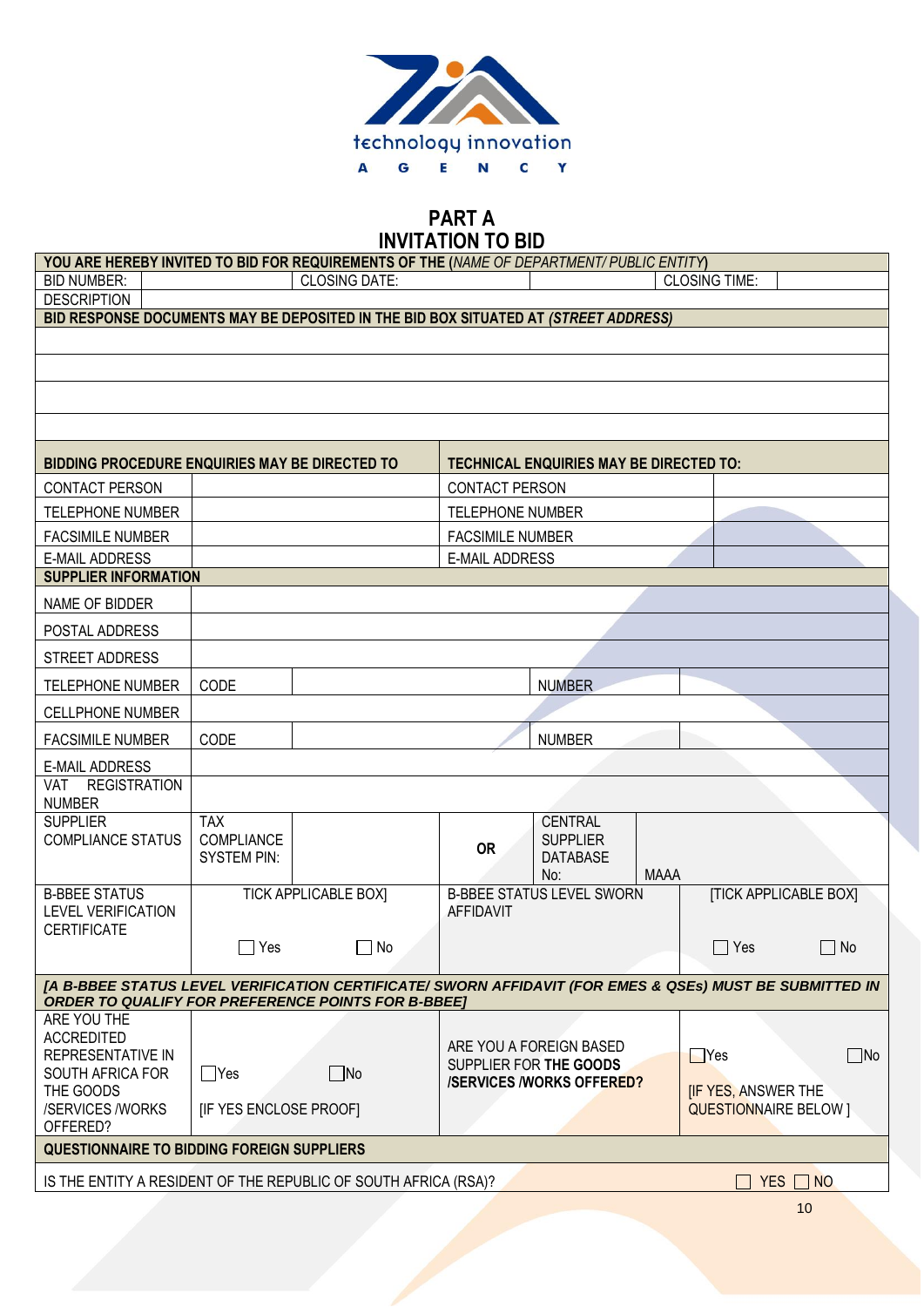

DOES THE ENTITY HAVE A BRANCH IN THE RSA?  $\Box$  YES  $\Box$  YES  $\Box$  NO

DOES THE ENTITY HAVE A PERMANENT ESTABLISHMENT IN THE RSA?  $\Box$  YES  $\Box$  NO

DOES THE ENTITY HAVE ANY SOURCE OF INCOME IN THE RSA?  $\Box$  YES  $\Box$  NO

IS THE ENTITY LIABLE IN THE RSA FOR ANY FORM OF TAXATION?  $\Box$  YES  $\Box$  NO **IF THE ANSWER IS "NO" TO ALL OF THE ABOVE, THEN IT IS NOT A REQUIREMENT TO REGISTER FOR A TAX COMPLIANCE STATUS SYSTEM PIN CODE FROM THE SOUTH AFRICAN REVENUE SERVICE (SARS) AND IF NOT REGISTER AS PER 2.3 BELOW.** 

# **PART B TERMS AND CONDITIONS FOR BIDDING**

#### **1. BID SUBMISSION:**

- 1.1. BIDS MUST BE DELIVERED BY THE STIPULATED TIME TO THE CORRECT ADDRESS. LATE BIDS WILL NOT BE ACCEPTED FOR CONSIDERATION.
- 1.2. **ALL BIDS MUST BE SUBMITTED ON THE OFFICIAL FORMS PROVIDED–(NOT TO BE RE-TYPED) OR IN THE MANNER PRESCRIBED IN THE BID DOCUMENT.**
- 1.3. THIS BID IS SUBJECT TO THE PREFERENTIAL PROCUREMENT POLICY FRAMEWORK ACT, 2000 AND THE PREFERENTIAL PROCUREMENT REGULATIONS, 2017, THE GENERAL CONDITIONS OF CONTRACT (GCC) AND, IF APPLICABLE, ANY OTHER SPECIAL CONDITIONS OF CONTRACT.

1.4. **THE SUCCESSFUL BIDDER WILL BE REQUIRED TO FILL IN AND SIGN A WRITTEN CONTRACT FORM (SBD7).**

#### **2. TAX COMPLIANCE REQUIREMENTS**

- 2.1 BIDDERS MUST ENSURE COMPLIANCE WITH THEIR TAX OBLIGATIONS.
- 2.2 BIDDERS ARE REQUIRED TO SUBMIT THEIR UNIQUE PERSONAL IDENTIFICATION NUMBER (PIN) ISSUED BY SARS TO ENABLE THE ORGAN OF STATE TO VERIFY THE TAXPAYER'S PROFILE AND TAX STATUS.
- 2.3 APPLICATION FOR TAX COMPLIANCE STATUS (TCS) PIN MAY BE MADE VIA E-FILING THROUGH THE SARS WEBSIT[E WWW.SARS.GOV.ZA.](http://www.sars.gov.za/)
- 2.4 BIDDERS MAY ALSO SUBMIT A PRINTED TCS CERTIFICATE TOGETHER WITH THE BID.
- 2.5 IN BIDS WHERE CONSORTIA / JOINT VENTURES / SUB-CONTRACTORS ARE INVOLVED, EACH PARTY MUST SUBMIT A SEPARATE TCS CERTIFICATE / PIN / CSD NUMBER.
- 2.6 WHERE NO TCS PIN IS AVAILABLE BUT THE BIDDER IS REGISTERED ON THE CENTRAL SUPPLIER DATABASE (CSD), A CSD NUMBER MUST BE PROVIDED.
- 2.7 NO BIDS WILL BE CONSIDERED FROM PERSONS IN THE SERVICE OF THE STATE, COMPANIES WITH DIRECTORS WHO ARE PERSONS IN THE SERVICE OF THE STATE, OR CLOSE CORPORATIONS WITH MEMBERS PERSONS IN THE SERVICE OF THE STATE."

#### **NB: FAILURE TO PROVIDE / OR COMPLY WITH ANY OF THE ABOVE PARTICULARS MAY RENDER THE BID INVALID**.

SIGNATURE OF BIDDER:

……………………………………………

CAPACITY UNDER WHICH THIS BID IS SIGNED:

…………………………………………… (Proof of authority must be submitted e.g. company resolution)

DATE: …………………………………....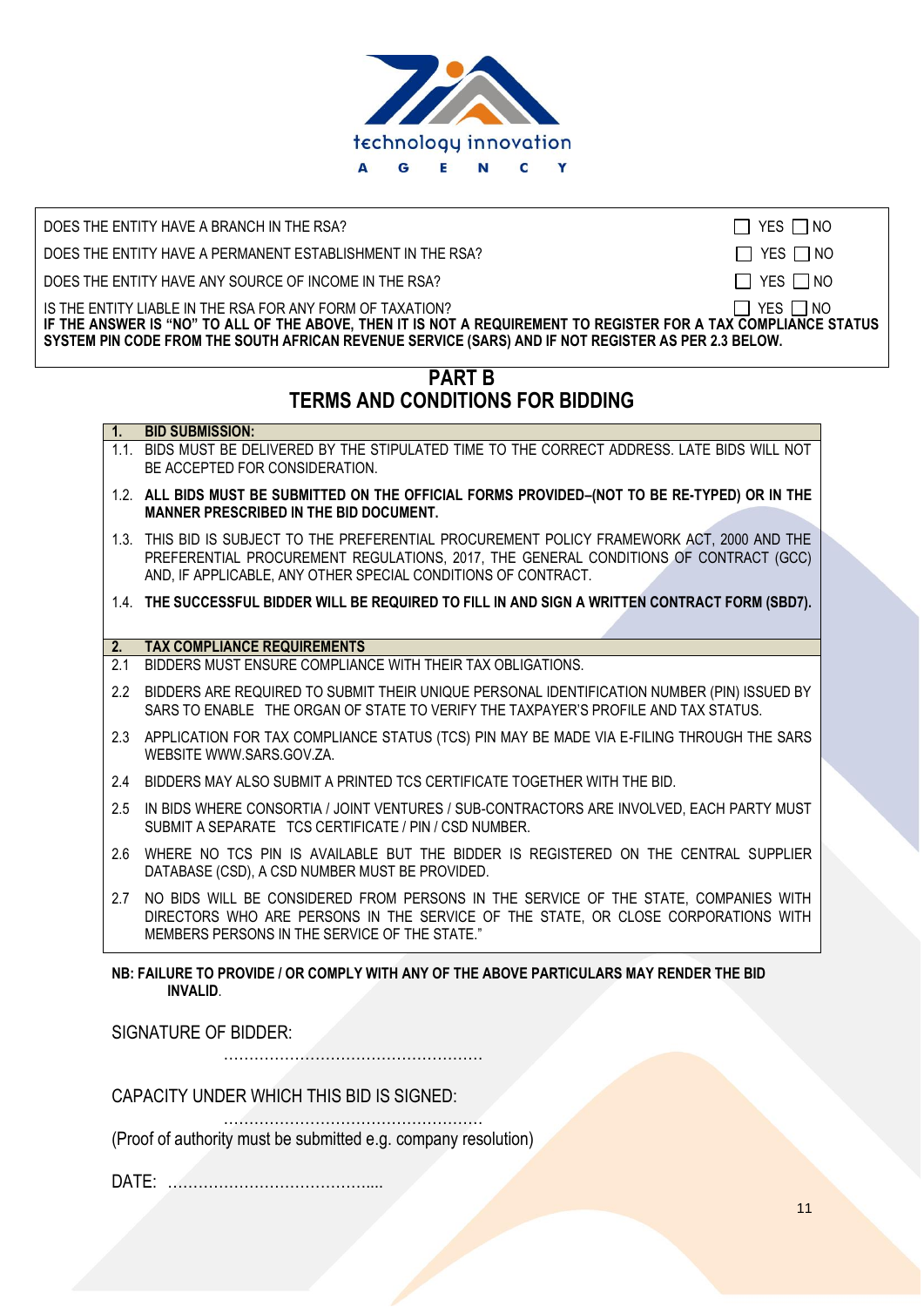

#### **SBD 4**

#### **DECLARATION OF INTEREST**

- 1. Any legal person, including persons employed by the state<sup>1</sup>, or persons having a kinship with persons employed by the state, including a blood relationship, may make an offer or offers in terms of this invitation to bid (includes a price quotation, advertised competitive bid, limited bid or proposal). In view of possible allegations of favouritism, should the resulting bid, or part thereof, be awarded to persons employed by the state, or to persons connected with or related to them, it is required that the bidder or his/her authorised representative declare his/her position in relation to the evaluating/adjudicating authority where
	- the bidder is employed by the state; and/or
	- the legal person on whose behalf the bidding document is signed, has a relationship with persons/a person who are/is involved in the evaluation and or adjudication of the bid(s), or where it is known that such a relationship exists between the person or persons for or on whose behalf the declarant acts and persons who are involved with the evaluation and or adjudication of the bid.
- 2. **In order to give effect to the above, the following questionnaire must be completed and submitted with the bid.**

| 2.1 | Full            | Name | of | bidder | <b>or</b>    | his<br><b>or</b> | her | representative:                                                                  |
|-----|-----------------|------|----|--------|--------------|------------------|-----|----------------------------------------------------------------------------------|
| 2.2 | Identity        |      |    |        |              |                  |     | Number:                                                                          |
| 2.3 |                 |      |    |        |              |                  |     | Position occupied in the Company (director, trustee, shareholder <sup>2</sup> ): |
| 2.4 | Company         |      |    |        | Registration |                  |     | Number:                                                                          |
| 2.5 | Tax             |      |    |        | Reference    |                  |     | Number:                                                                          |
| 2.6 | .<br><b>VAT</b> |      |    |        | Registration |                  |     | Number:                                                                          |
|     |                 |      |    |        |              |                  |     |                                                                                  |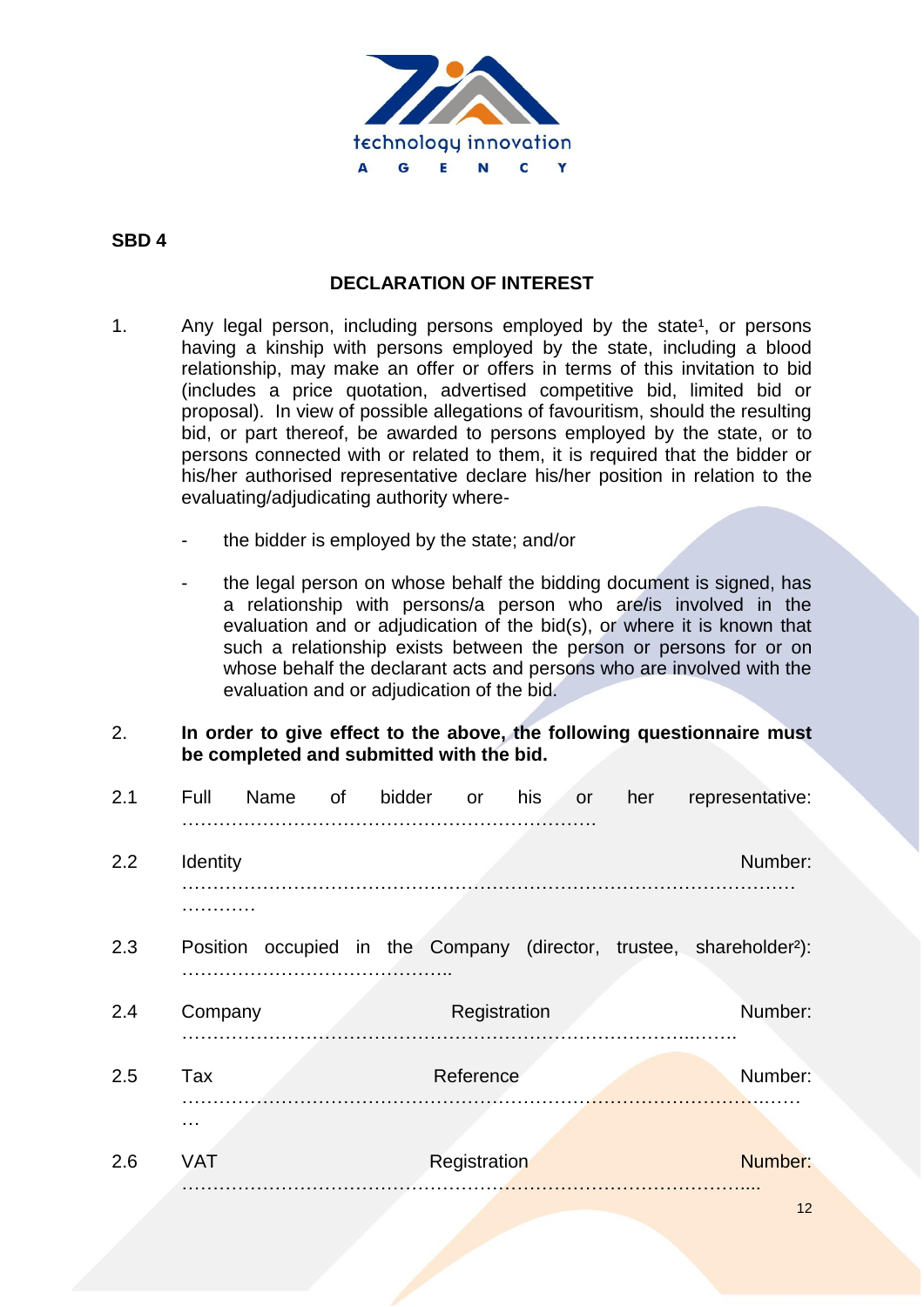

2.6.1 The names of all directors / trustees / shareholders / members, their individual identity numbers, tax reference numbers and, if applicable, employee / persal numbers must be indicated in paragraph 3 below.

 $1^{\circ}$ State" means –

 (a) any national or provincial department, national or provincial public entity or constitutional institution within the meaning of the Public Finance Management Act, 1999 (Act No. 1 of 1999);

(b)any municipality or municipal entity;

(c) provincial legislature;

(d)national Assembly or the national Council of provinces; or

(e)Parliament.

²"Shareholder" means a person who owns shares in the company and is actively involved in the management of the enterprise or business and exercises control over the enterprise.

- 2.7 Are you or any person connected with the bidder **YES / NO**  presently employed by the state? 2.7.1 If so, furnish the following particulars: Name of person / director / trustee / shareholder/ member: ……....……………………………… Name of state institution at which you or the person connected to the bidder is employed : ……………………………………… Position occupied in the state institution: ……………………………………… Any other particulars: ……………………………………………………………… ……………………………………………………………… ……………………………………………………………… 2.7.2 If you are presently employed by the state, did you obtain **YES / NO** the appropriate authority to undertake remunerative work outside employment in the public sector?
- 2.7.2.1 If yes, did you attach proof of such authority to the bid document? **YES / NO**

(Note: Failure to submit proof of such authority, where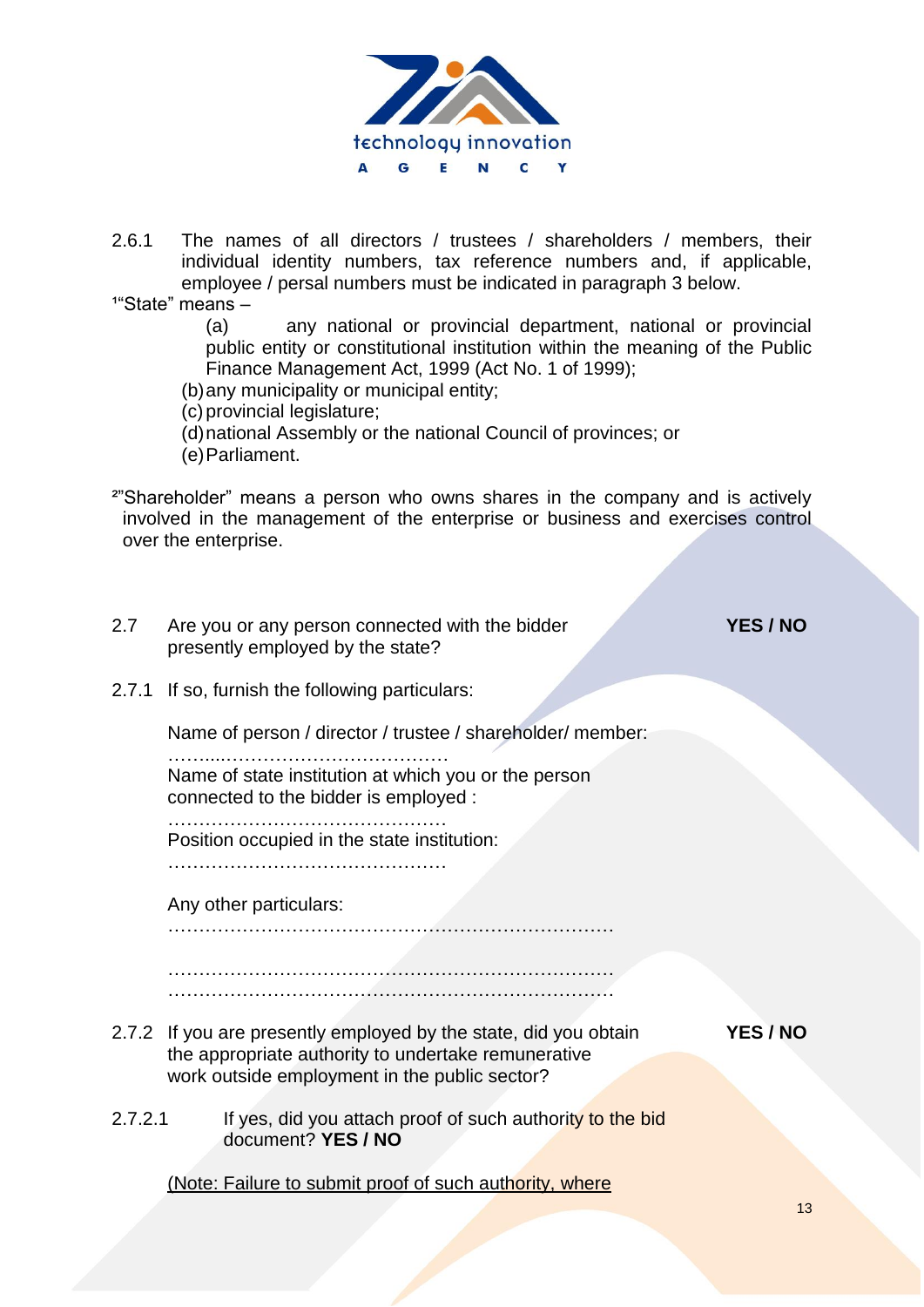

applicable, may result in the disqualification of the bid. 2.7.2.2 If no, furnish reasons for non-submission of such proof: ……………………………………………………………………. ……………………………………………………………………. ……………………………………………………………………. 2.8 Did you or your spouse, or any of the company's directors / **YES / NO** trustees / shareholders / members or their spouses conduct business with the state in the previous twelve months? 2.8.1 If so, furnish particulars: ………………………………………………………………….. ………………………………………………………………….. 2.9 Do you, or any person connected with the bidder, have **YES / NO** any relationship (family, friend, other) with a person employed by the state and who may be involved with the evaluation and or adjudication of this bid? 2.9.1If so, furnish particulars. ……………………………………………………………... …………………………………………………………..…. ……………………………………………………………… 2.10 Are you, or any person connected with the bidder, **YES/NO** aware of any relationship (family, friend, other) between any other bidder and any person employed by the state who may be involved with the evaluation and or adjudication of this bid? 2.10.1 If so, furnish particulars**.** ……………………………………………………………… ……………………………………………………………… ……………………………………………………………… 2.11 Do you or any of the directors / trustees / shareholders / members **YES/NO** of the company have any interest in any other related companies whether or not they are bidding for this contract? 2.11.1 If so, furnish particulars: ……………………………………………………………………………. ……………………………………………………………………………. …………………………………………………………………………….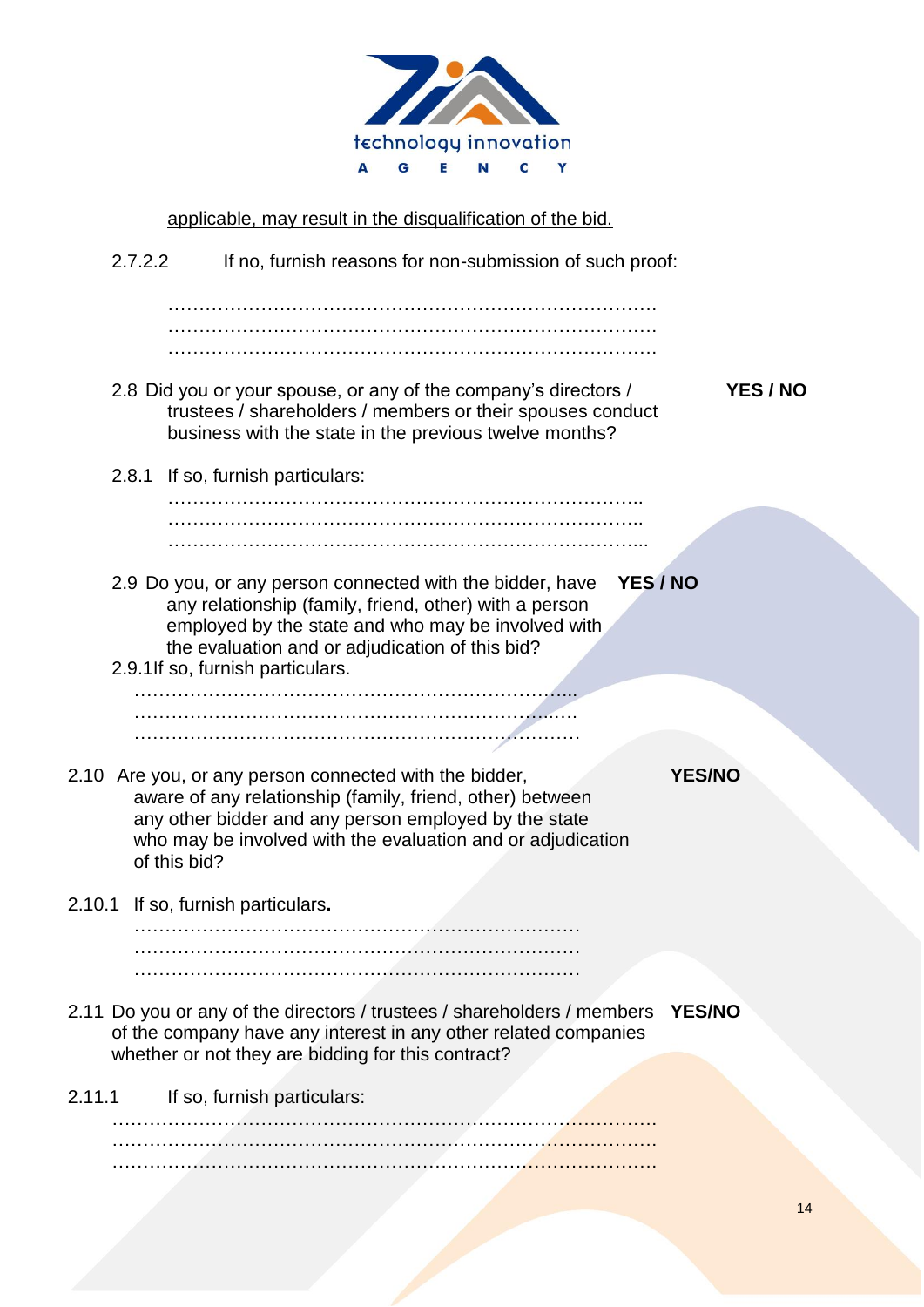

**3 Full details of directors / trustees / members / shareholders.**

| <b>Full Name</b> | <b>Identity</b><br><b>Number</b> | $\mathsf{Tax}$<br><b>Personal</b><br><b>Reference</b><br><b>Number</b> | <b>Employee</b><br><b>State</b><br>Number / Persal<br><b>Number</b> |
|------------------|----------------------------------|------------------------------------------------------------------------|---------------------------------------------------------------------|
|                  |                                  |                                                                        |                                                                     |
|                  |                                  |                                                                        |                                                                     |
|                  |                                  |                                                                        |                                                                     |
|                  |                                  |                                                                        |                                                                     |
|                  |                                  |                                                                        |                                                                     |
|                  |                                  |                                                                        |                                                                     |
|                  |                                  |                                                                        |                                                                     |
|                  |                                  |                                                                        |                                                                     |
|                  |                                  |                                                                        |                                                                     |

#### **4 DECLARATION**

CERTIFY THAT THE INFORMATION FURNISHED IN PARAGRAPHS 2 and 3 ABOVE IS CORRECT.

I ACCEPT THAT THE STATE MAY REJECT THE BID OR ACT AGAINST ME IN TERMS OF PARAGRAPH 23 OF THE GENERAL CONDITIONS OF CONTRACT SHOULD THIS DECLARATION PROVE TO BE FALSE.

| Signature | Date           |
|-----------|----------------|
|           |                |
| Position  | Name of bidder |
|           |                |
|           |                |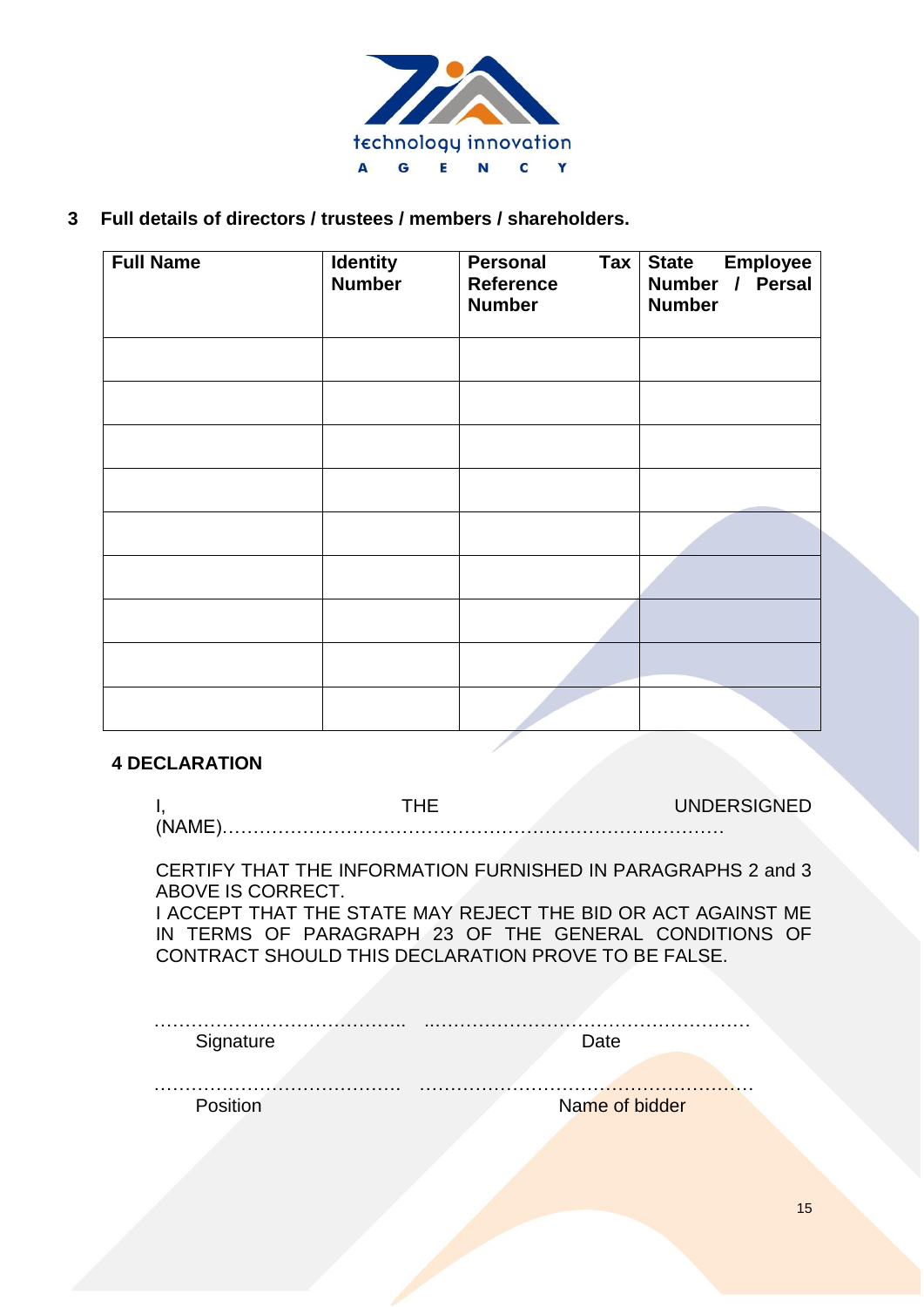

## **SBD 6.1**

#### **PREFERENCE POINTS CLAIM FORM IN TERMS OF THE PREFERENTIAL PROCUREMENT REGULATIONS 2017**

This preference form must form part of all bids invited. It contains general information and serves as a claim form for preference points for Broad-Based Black Economic Empowerment (B-BBEE) Status Level of Contribution

#### **NB: BEFORE COMPLETING THIS FORM, BIDDERS MUST STUDY THE GENERAL CONDITIONS, DEFINITIONS AND DIRECTIVES APPLICABLE IN RESPECT OF B-BBEE, AS PRESCRIBED IN THE PREFERENTIAL PROCUREMENT REGULATIONS, 2017.**

#### **1. GENERAL CONDITIONS**

- 1.1 The following preference point systems are applicable to all bids:
	- the 80/20 system for requirements with a Rand value of up to R50 000 000 (all applicable taxes included); and
	- the 90/10 system for requirements with a Rand value above R50 000 000 (all applicable taxes included).
- 1.2
- a) The value of this bid is estimated to exceed/not exceed R50 000 000 (all applicable taxes included) and therefore the ............... preference point system shall be applicable; or
- b) Either the 80/20 or 90/10 preference point system will be applicable to this tender (*delete whichever is not applicable for this tender*).
- 1.3 Points for this bid shall be awarded for:
	- (a) Price; and
	- (b) B-BBEE Status Level of Contributor.
- 1.4 The maximum points for this bid are allocated as follows:

|                                                     | <b>POINTS</b> |
|-----------------------------------------------------|---------------|
| <b>PRICE</b>                                        |               |
| <b>B-BBEE STATUS LEVEL OF</b><br><b>CONTRIBUTOR</b> |               |
| Total points for Price and B-BBEE must              | 100           |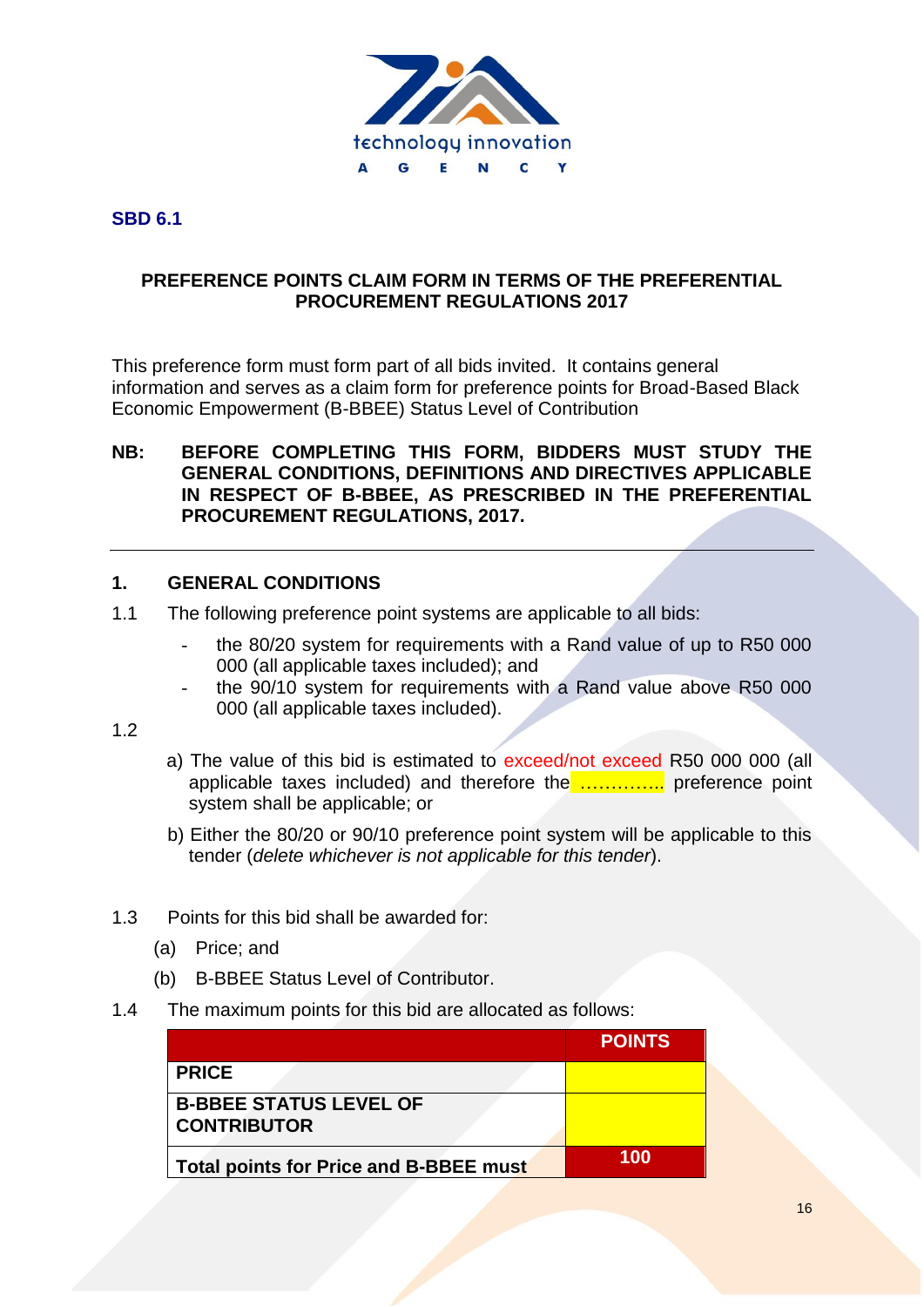

## **not exceed**

- 1.5 Failure on the part of a bidder to submit proof of B-BBEE Status level of contributor together with the bid, will be interpreted to mean that preference points for B-BBEE status level of contribution are not claimed.
- 1.6 The purchaser reserves the right to require of a bidder, either before a bid is adjudicated or at any time subsequently, to substantiate any claim in regard to preferences, in any manner required by the purchaser.

#### **2. DEFINITIONS**

- (a) **"B-BBEE"** means broad-based black economic empowerment as defined in section 1 of the Broad-Based Black Economic Empowerment Act;
- (b) "**B-BBEE status level of contributor"** means the B-BBEE status of an entity in terms of a code of good practice on black economic empowerment, issued in terms of section 9(1) of the Broad-Based Black Economic Empowerment Act;
- (c) **"bid"** means a written offer in a prescribed or stipulated form in response to an invitation by an organ of state for the provision of goods or services, through price quotations, advertised competitive bidding processes or proposals;
- (d) **"Broad-Based Black Economic Empowerment Act"** means the Broad-Based Black Economic Empowerment Act, 2003 (Act No. 53 of 2003);
- **(e) "EME"** means an Exempted Micro Enterprise in terms of a code of good practice on black economic empowerment issued in terms of section 9 (1) of the Broad-Based Black Economic Empowerment Act;
- (f) **"functionality"** means the ability of a tenderer to provide goods or services in accordance with specifications as set out in the tender documents.
- (g) **"prices"** includes all applicable taxes less all unconditional discounts;
- (h) **"proof of B-BBEE status level of contributor"** means:
	-

**1)** B-BBEE

Status level certificate issued by an authorized body or person;

**2)** A sworn

affidavit as prescribed by the B-BBEE Codes of Good Practice;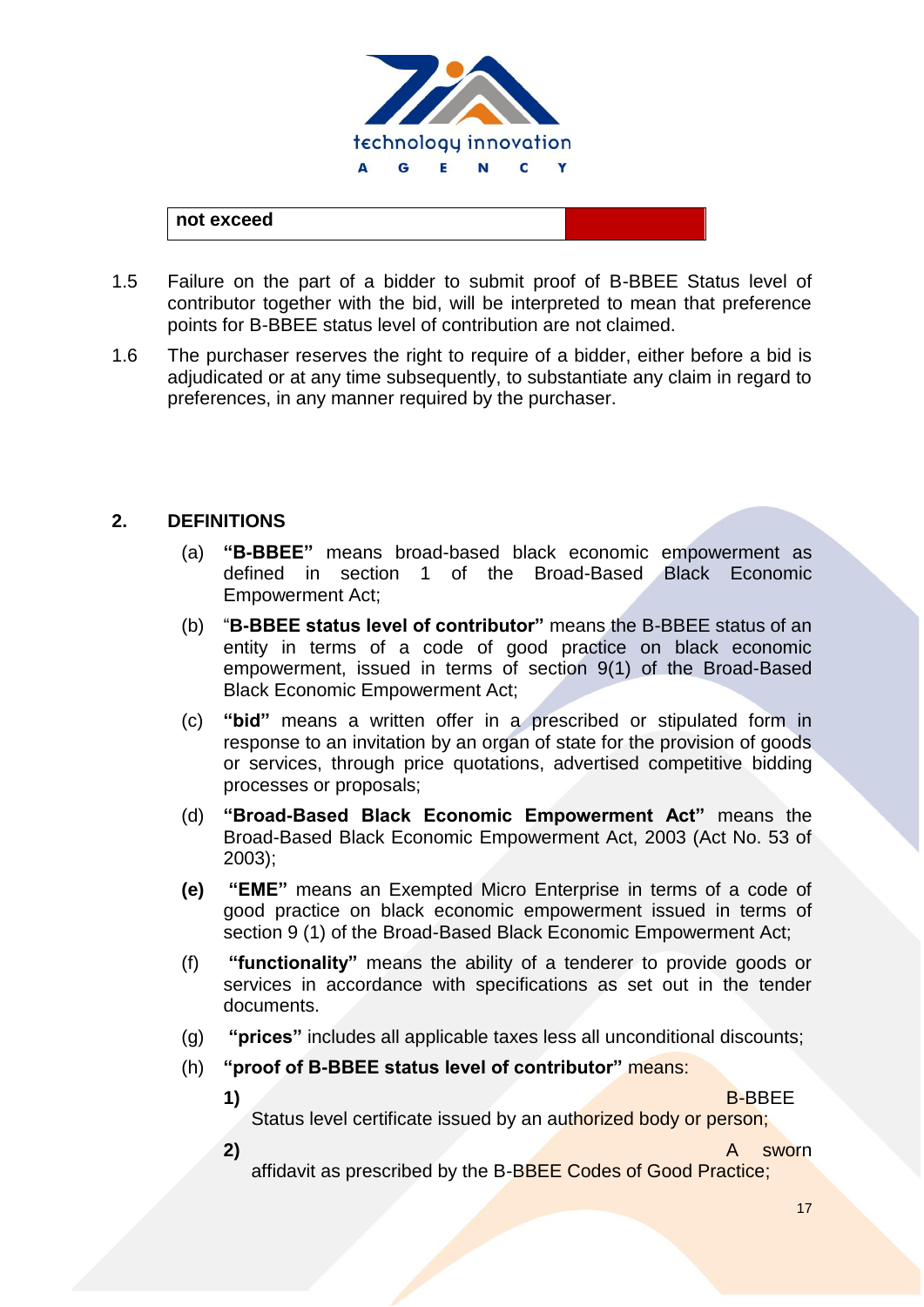

**3)** Any other

|

requirement prescribed in terms of the B-BBEE Act;

- (i) **"QSE"** means a qualifying small business enterprise in terms of a code of good practice on black economic empowerment issued in terms of section 9 (1) of the Broad-Based Black Economic Empowerment Act;
	- *(j)* **"rand value"** means the total estimated value of a contract in Rand, calculated at the time of bid invitation, and includes all applicable taxes;

#### **3. POINTS AWARDED FOR PRICE**

## **3.1 THE 80/20 OR 90/10 PREFERENCE POINT SYSTEMS**

A maximum of 80 or 90 points is allocated for price on the following basis: **80/20 or 90/10**

$$
Ps = 80\left(1 - \frac{Pt - P \min P}{ \min \right) \qquad \text{or} \qquad \qquad Ps = 90\left(1 - \frac{Pt - P \min P}{ \min P} \right)
$$

**Where** 

Ps = Points scored for price of bid under consideration

 $Pt =$  Price of bid under consideration

Pmin = Price of lowest acceptable bid

#### **4. POINTS AWARDED FOR B-BBEE STATUS LEVEL OF CONTRIBUTOR**

4.1 In terms of Regulation 6 (2) and 7 (2) of the Preferential Procurement Regulations, preference points must be awarded to a bidder for attaining the B-BBEE status level of contribution in accordance with the table below:

| <b>B-BBEE Status Level</b><br>of Contributor | <b>Number of points</b><br>(90/10 system) | <b>Number of points</b><br>(80/20 system) |
|----------------------------------------------|-------------------------------------------|-------------------------------------------|
|                                              | 10                                        | 20                                        |
| 2                                            | 9                                         | 18                                        |
| 3                                            | 6                                         | 14                                        |
| 4                                            | 5                                         | 12                                        |
| 5                                            | 4                                         | 8                                         |
| 6                                            |                                           | 6                                         |
|                                              | 2                                         |                                           |
| 8                                            |                                           | າ                                         |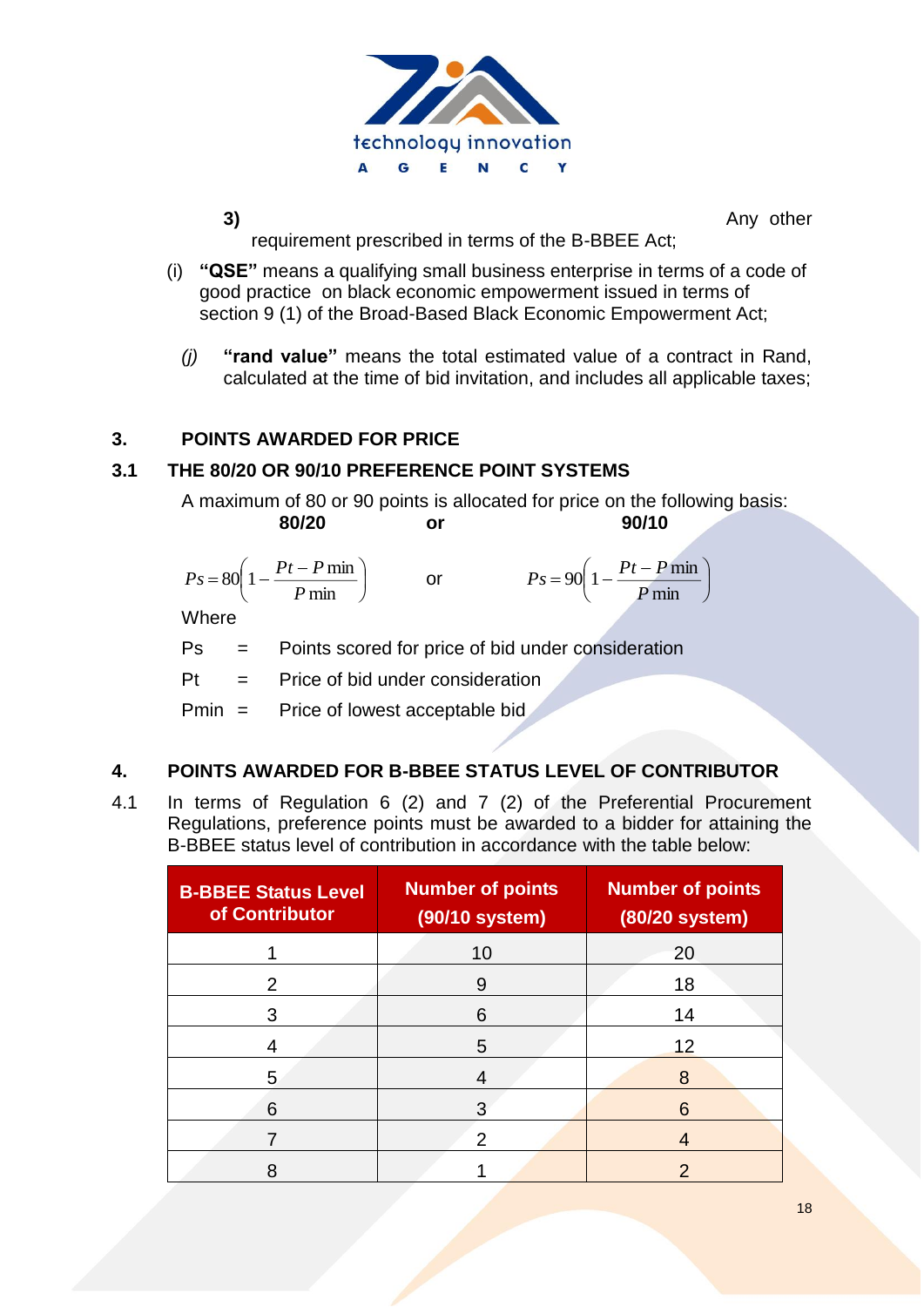

| Non-compliant |  |
|---------------|--|
| contributor   |  |

#### **5. BID DECLARATION**

5.1 Bidders who claim points in respect of B-BBEE Status Level of Contribution must complete the following:

#### **6. B-BBEE STATUS LEVEL OF CONTRIBUTOR CLAIMED IN TERMS OF PARAGRAPHS 1.4 AND 4.1**

6.1 B-BBEE Status Level of Contributor: . = ………(maximum of 10 or 20 points)

(Points claimed in respect of paragraph 7.1 must be in accordance with the table reflected in paragraph 4.1 and must be substantiated by relevant proof of B-BBEE status level of contributor.

#### **7. SUB-CONTRACTING**

7.1 Will any portion of the contract be sub-contracted?

#### (*Tick applicable box*)

YES NO

- 7.1.1 If yes, indicate:
	- i) What percentage of the contract will be subcontracted............…………….…………%
	- ii) The mame of the subcontractor………………………………………………………….. iii) The B-BBEE status level of the sub-
	- contractor......................................…………….. iv) Whether the sub-contractor is an EME or QSE
		- *(Tick applicable box*) YES NO
	- v) Specify, by ticking the appropriate box, if subcontracting with an enterprise in terms of Preferential Procurement Regulations,2017:

| Designated Group: An EME or QSE which is at last 51%    |  | QSE |
|---------------------------------------------------------|--|-----|
| owned by:                                               |  |     |
| <b>Black people</b>                                     |  |     |
| Black people who are youth                              |  |     |
| Black people who are women                              |  |     |
| Black people with disabilities                          |  |     |
| Black people living in rural or underdeveloped areas or |  |     |
| townships                                               |  |     |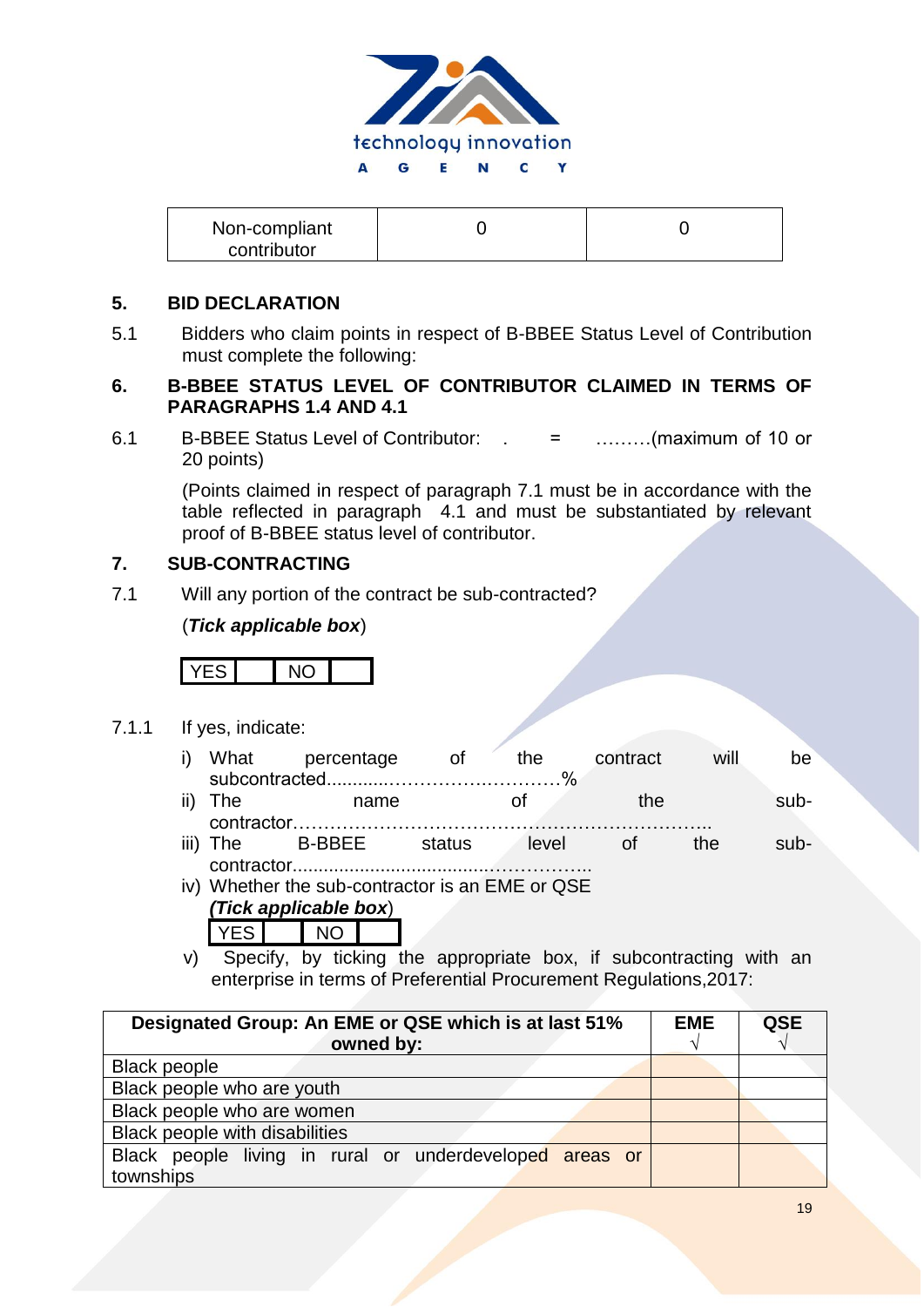

| Cooperative owned by black people      |  |  |  |
|----------------------------------------|--|--|--|
| Black people who are military veterans |  |  |  |
|                                        |  |  |  |
| Any EME                                |  |  |  |
| Any QSE                                |  |  |  |

# 8. **DECLARATION WITH REGARD TO COMPANY/FIRM**

| 8.1 | Name<br>0f<br>.                                                                                                                                                                      |
|-----|--------------------------------------------------------------------------------------------------------------------------------------------------------------------------------------|
| 8.2 | <b>VAT</b><br>registration                                                                                                                                                           |
| 8.3 | Company<br>registration                                                                                                                                                              |
| 8.4 | <b>TYPE OF COMPANY/ FIRM</b>                                                                                                                                                         |
|     | Partnership/Joint Venture / Consortium<br>П<br>One person business/sole propriety<br>П<br>Close corporation<br>П<br>Company<br>П<br>(Pty) Limited<br>$\Box$<br>[TICK APPLICABLE BOX] |
| 8.5 | DESCRIBE PRINCIPAL BUSINESS ACTIVITIES                                                                                                                                               |
|     |                                                                                                                                                                                      |
| 8.6 | <b>COMPANY CLASSIFICATION</b>                                                                                                                                                        |
|     | Manufacturer<br>$\Box$<br>Supplier<br>П<br>Professional service provider<br>П<br>Other service providers, e.g. transporter, etc.<br>[TICK APPLICABLE BOX]                            |
| 8.7 | number<br>Total<br>the<br>company/firm<br>of<br>has<br>been<br>years<br>in                                                                                                           |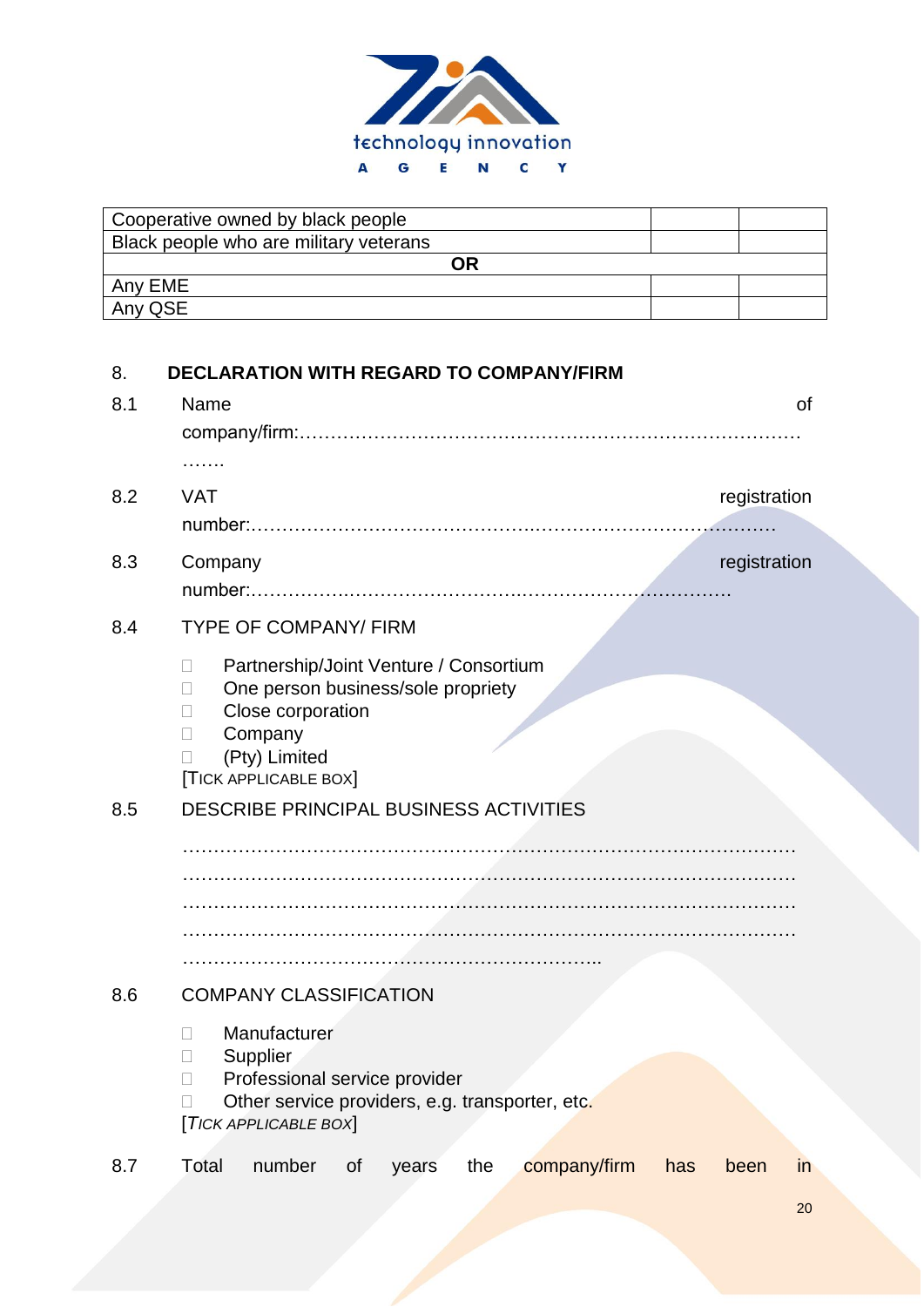

business:……………………………

- 8.8 I/we, the undersigned, who is / are duly authorised to do so on behalf of the company/firm, certify that the points claimed, based on the B-BBE status level of contributor indicated in paragraphs 1.4 and 6.1 of the foregoing certificate, qualifies the company/ firm for the preference(s) shown and I / we acknowledge that:
	- i) The information furnished is true and correct;
	- ii) The preference points claimed are in accordance with the General Conditions as indicated in paragraph 1 of this form;
	- iii) In the event of a contract being awarded as a result of points claimed as shown in paragraphs 1.4 and 6.1, the contractor may be required to furnish documentary proof to the satisfaction of the purchaser that the claims are correct;
	- iv) If the B-BBEE status level of contributor has been claimed or obtained on a fraudulent basis or any of the conditions of contract have not been fulfilled, the purchaser may, in addition to any other remedy it may have –
		- (a) disqualify the person from the bidding process;
		- (b) recover costs, losses or damages it has incurred or suffered as a result of that person's conduct;
		- (c) cancel the contract and claim any damages which it has suffered as a result of having to make less favourable arrangements due to such cancellation;
		- (d) recommend that the bidder or contractor, its shareholders and directors, or only the shareholders and directors who acted on a fraudulent basis, be restricted by the National Treasury from obtaining business from any organ of state for a period not exceeding 10 years, after the *audi alteram partem* (hear the other side) rule has been applied; and
		- (e) forward the matter for criminal prosecution.

| <b>WITNESSES</b> |                            |
|------------------|----------------------------|
|                  |                            |
| ◠                | SIGNATURE(S) OF BIDDERS(S) |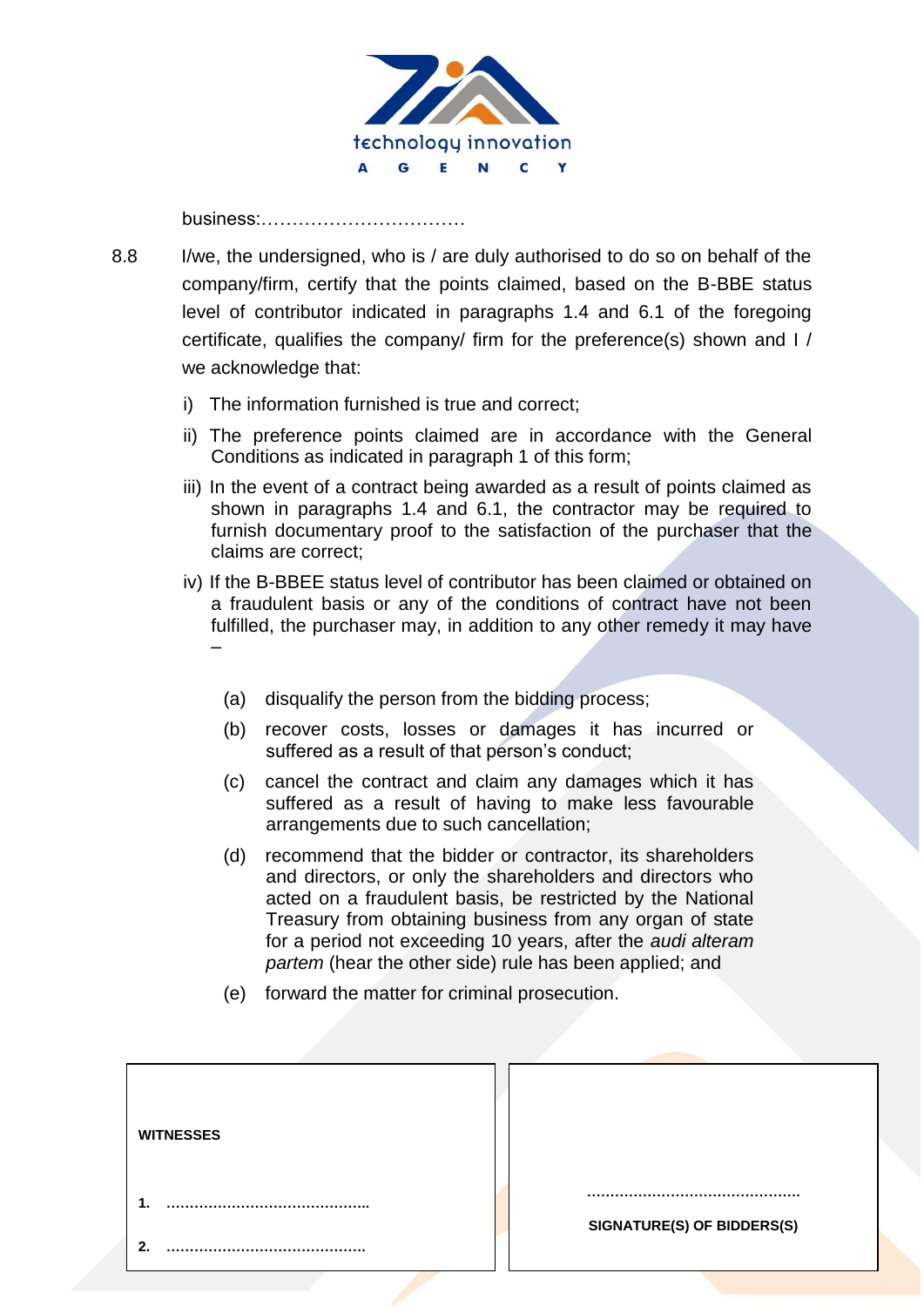

SBD 8

#### **13.DECLARATION OF BIDDER'S PAST SUPPLY CHAIN MANAGEMENT PRACTICES**

- 1 This Standard Bidding Document must form part of all bids invited.
- 2 It serves as a declaration to be used by institutions in ensuring that when goods and services are being procured, all reasonable steps are taken to combat the abuse of the supply chain management system.
- 3 The bid of any bidder may be disregarded if that bidder, or any of its directors have
	- a. abused the institution's supply chain management system;
	- b. committed fraud or any other improper conduct in relation to such system; or
	- c. failed to perform on any previous contract.
- **4 In order to give effect to the above, the following questionnaire must be completed and submitted with the bid.**

| Item  | Question                                                                                                                                                                                                                                                                                                                                                                                                                                                                                                                                                                                                                                           | Yes | <b>No</b> |
|-------|----------------------------------------------------------------------------------------------------------------------------------------------------------------------------------------------------------------------------------------------------------------------------------------------------------------------------------------------------------------------------------------------------------------------------------------------------------------------------------------------------------------------------------------------------------------------------------------------------------------------------------------------------|-----|-----------|
| 4.1   | Is the bidder or any of its directors listed on the National<br>Treasury's Database of Restricted Suppliers as companies or<br>persons prohibited from doing business with the public sector?<br>(Companies or persons who are listed on this Database<br>were informed in writing of this restriction by the<br>Accounting Officer/Authority of the institution that imposed<br>the restriction after the audi alteram partem rule was<br>applied).<br>The Database of Restricted Suppliers now resides on the<br>National Treasury's website(www.treasury.gov.za) and can be<br>accessed by clicking on its link at the bottom of the home page. | Yes | <b>No</b> |
| 4.1.1 | If so, furnish particulars:                                                                                                                                                                                                                                                                                                                                                                                                                                                                                                                                                                                                                        |     |           |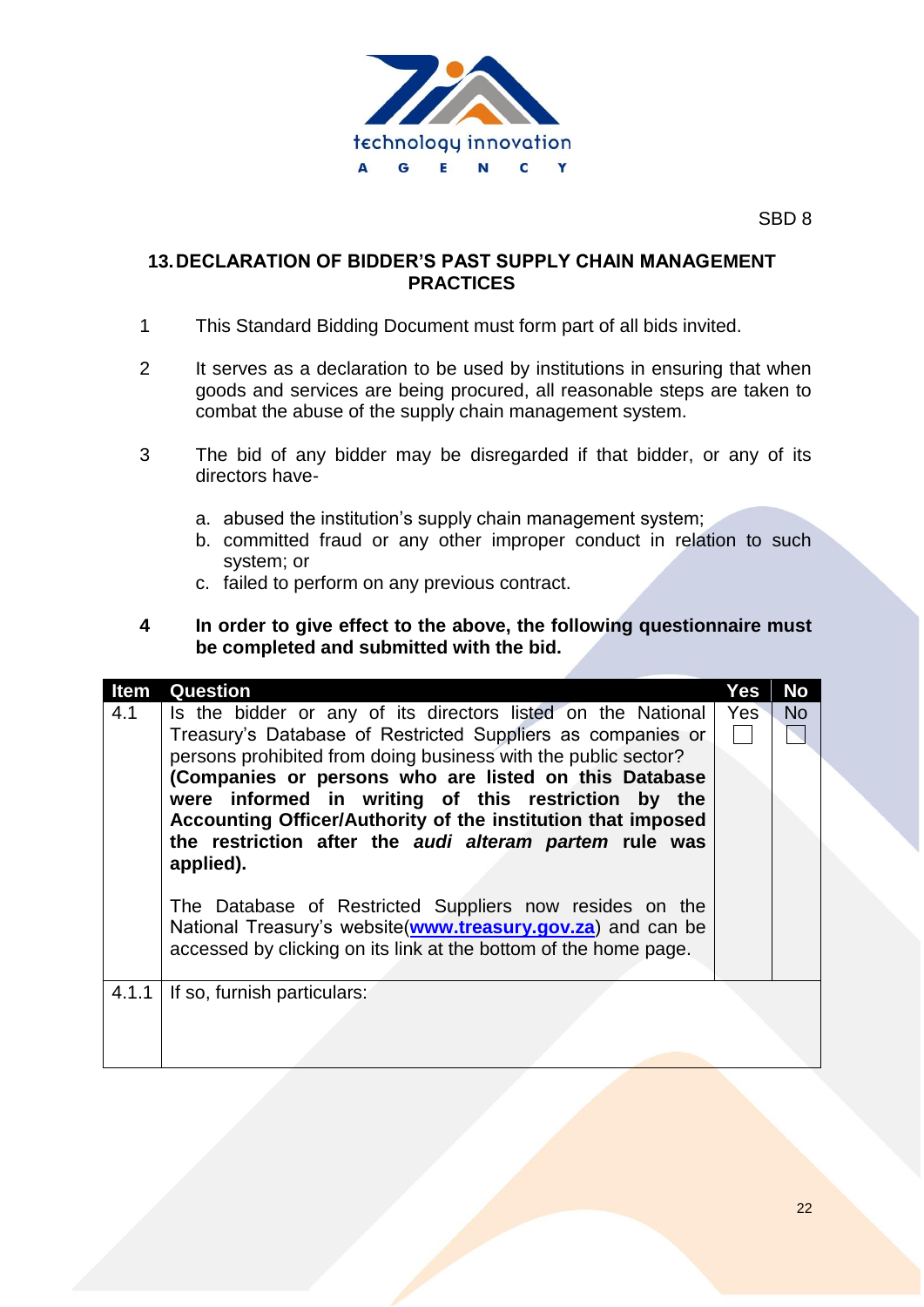

| 4.2   | Is the bidder or any of its directors listed on the Register for<br>Tender Defaulters in terms of section 29 of the Prevention and<br>Combating of Corrupt Activities Act (No 12 of 2004)?<br>The Register for Tender Defaulters can be accessed on the<br>National Treasury's website (www.treasury.gov.za)<br>by<br>clicking on its link at the bottom of the home page. | Yes        | No        |
|-------|----------------------------------------------------------------------------------------------------------------------------------------------------------------------------------------------------------------------------------------------------------------------------------------------------------------------------------------------------------------------------|------------|-----------|
| 4.2.1 | If so, furnish particulars:                                                                                                                                                                                                                                                                                                                                                |            |           |
| 4.3   | Was the bidder or any of its directors convicted by a court of law<br>(including a court outside of the Republic of South Africa) for<br>fraud or corruption during the past five years?                                                                                                                                                                                   | Yes        | No        |
| 4.3.1 | If so, furnish particulars:                                                                                                                                                                                                                                                                                                                                                |            |           |
| 4.4   | Was any contract between the bidder and any organ of state<br>terminated during the past five years on account of failure to<br>perform on or comply with the contract?                                                                                                                                                                                                    | <b>Yes</b> | <b>No</b> |
| 4.4.1 | If so, furnish particulars:                                                                                                                                                                                                                                                                                                                                                |            |           |

**SBD 8**

#### **CERTIFICATION**

**I, THE UNDERSIGNED (FULL NAME) ………………………………………………… CERTIFY THAT THE INFORMATION FURNISHED ON THIS DECLARATION FORM IS TRUE AND CORRECT.**

**I ACCEPT THAT, IN ADDITION TO CANCELLATION OF A CONTRACT, ACTION MAY BE TAKEN AGAINST ME SHOULD THIS DECLARATION PROVE TO BE FALSE.**

| <b>Signature</b> |  |
|------------------|--|
|                  |  |

**………………………………………... …………………………..**

**………………………………………. ………………………….. Position Name of Bidder** 

23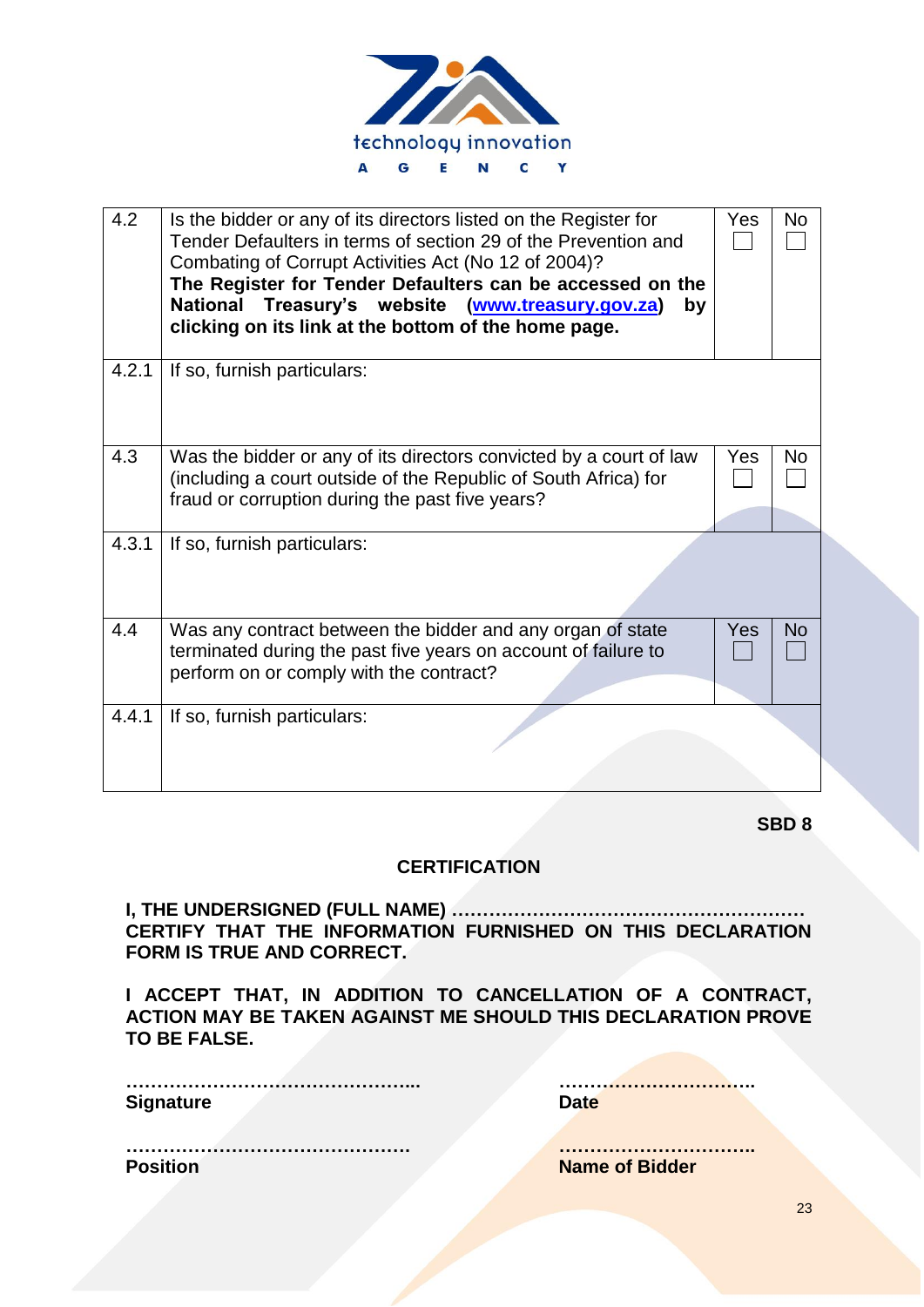

#### **CERTIFICATE OF INDEPENDENT BID DETERMINATION**

- 1 This Standard Bidding Document (SBD) must form part of all bids<sup>1</sup> invited.
- 2 Section 4 (1) (b) (iii) of the Competition Act No. 89 of 1998, as amended, prohibits an agreement between, or concerted practice by, firms, or a decision by an association of firms, if it is between parties in a horizontal relationship and if it involves collusive bidding (or bid rigging).² Collusive bidding is a *pe se* prohibition meaning that it cannot be justified under any grounds.
- 3 Treasury Regulation 16A9 prescribes that accounting officers and accounting authorities must take all reasonable steps to prevent abuse of the supply chain management system and authorizes accounting officers and accounting authorities to:
	- a. disregard the bid of any bidder if that bidder, or any of its directors have abused the institution's supply chain management system and or committed fraud or any other improper conduct in relation to such system.
	- b. cancel a contract awarded to a supplier of goods and services if the supplier committed any corrupt or fraudulent act during the bidding process or the execution of that contract.
- 4 This SBD serves as a certificate of declaration that would be used by institutions to ensure that, when bids are considered, reasonable steps are taken to prevent any form of bid-rigging.
- 5 In order to give effect to the above, the attached Certificate of Bid Determination (SBD 9) must be completed and submitted with the bid:

## <sup>1</sup> Includes price quotations, advertised competitive bids, limited bids and **proposals.**

**² Bid rigging (or collusive bidding) occurs when businesses, that would otherwise be expected to compete, secretly conspire to raise prices or lower**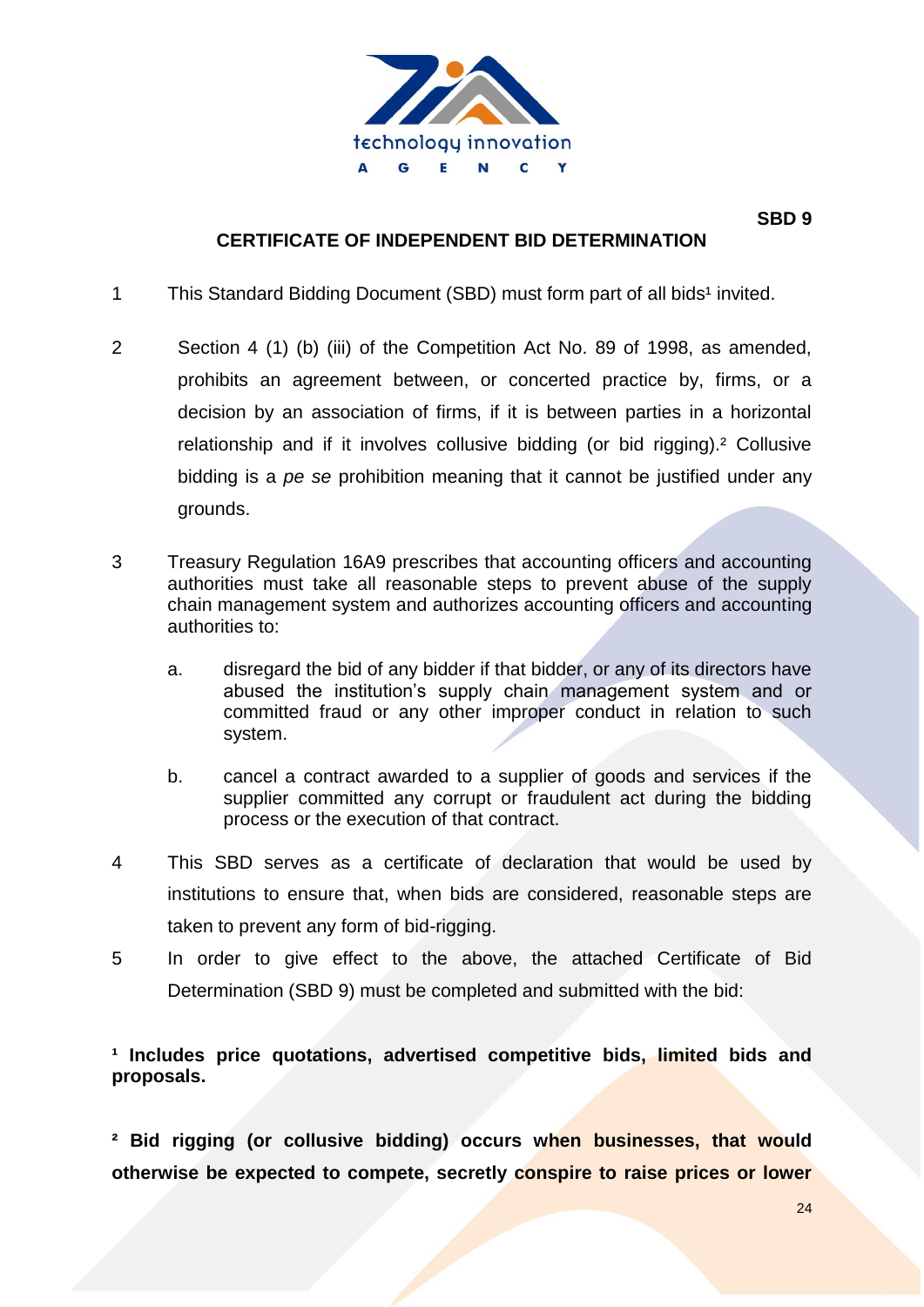

**the quality of goods and / or services for purchasers who wish to acquire goods and / or services through a bidding process. Bid rigging is, therefore, an agreement between competitors not to compete.**

**SBD 9**

# **CERTIFICATE OF INDEPENDENT BID DETERMINATION**

I, the undersigned, in submitting the accompanying bid:

(Bid Number and Description)

\_\_\_\_\_\_\_\_\_\_\_\_\_\_\_\_\_\_\_\_\_\_\_\_\_\_\_\_\_\_\_\_\_\_\_\_\_\_\_\_\_\_\_\_\_\_\_\_\_\_\_\_\_\_\_\_\_\_\_\_\_\_\_\_\_\_\_

in response to the invitation for the bid made by:

(Name of Institution)

\_\_\_\_\_\_\_\_\_\_\_\_\_\_\_\_\_\_\_\_\_\_\_\_\_\_\_\_\_\_\_\_\_\_\_\_\_\_\_\_\_\_\_\_\_\_\_\_\_\_\_\_\_\_\_\_\_\_\_\_\_\_\_\_\_\_\_

do hereby make the following statements that I certify to be true and complete in every respect:

I certify, on behalf

of: that:

(Name of Bidder)

- 1. I have read and I understand the contents of this Certificate;
- 2. I understand that the accompanying bid will be disqualified if this Certificate is found not to be true and complete in every respect;
- 3. I am authorized by the bidder to sign this Certificate, and to submit the accompanying bid, on behalf of the bidder;
- 4. Each person whose signature appears on the accompanying bid has been authorized by the bidder to determine the terms of, and to sign the bid, on behalf of the bidder;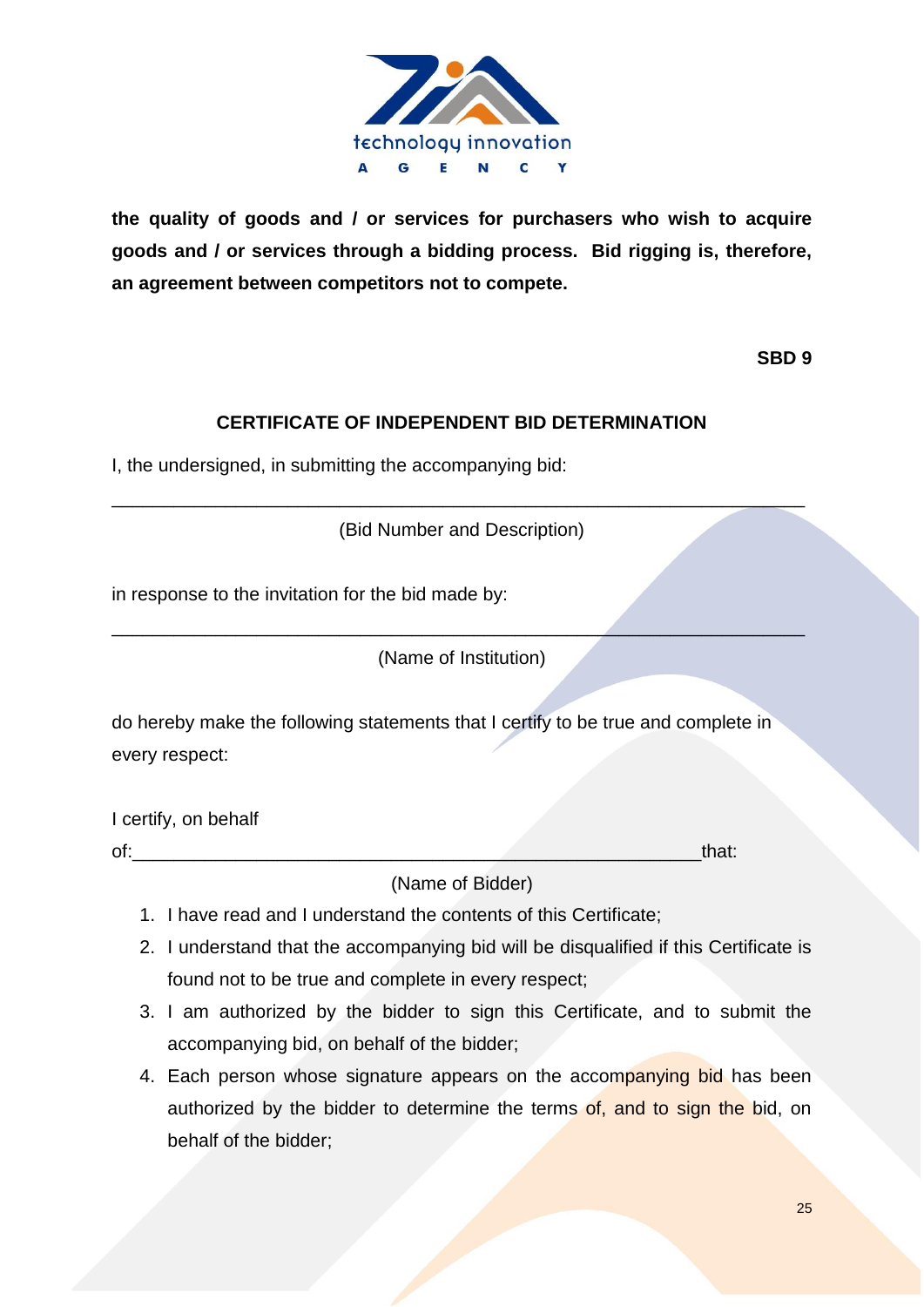

5. For the purposes of this Certificate and the accompanying bid, I understand that the word "competitor" shall include any individual or organization, other than the bidder, whether or not affiliated with the bidder, who:

(a) has been requested to submit a bid in response to this bid invitation;

- (b) could potentially submit a bid in response to this bid invitation, based on their qualifications, abilities or experience; and
- (c) provides the same goods and services as the bidder and/or is in the same line of business as the bidder

#### **SBD 9**

- 6. The bidder has arrived at the accompanying bid independently from, and without consultation, communication, agreement or arrangement with any competitor. However communication between partners in a joint venture or consortium<sup>3</sup> will not be construed as collusive bidding.
- 7. In particular, without limiting the generality of paragraphs 6 above, there has been no consultation, communication, agreement or arrangement with any competitor regarding:
	- (a) prices;
	- (b) geographical area where product or service will be rendered (market allocation)
	- (c) methods, factors or formulas used to calculate prices;
	- (d) the intention or decision to submit or not to submit, a bid;
	- (e) the submission of a bid which does not meet the specifications and conditions of the bid; or
	- (f) bidding with the intention not to win the bid.
- 8. In addition, there have been no consultations, communications, agreements or arrangements with any competitor regarding the quality, quantity,